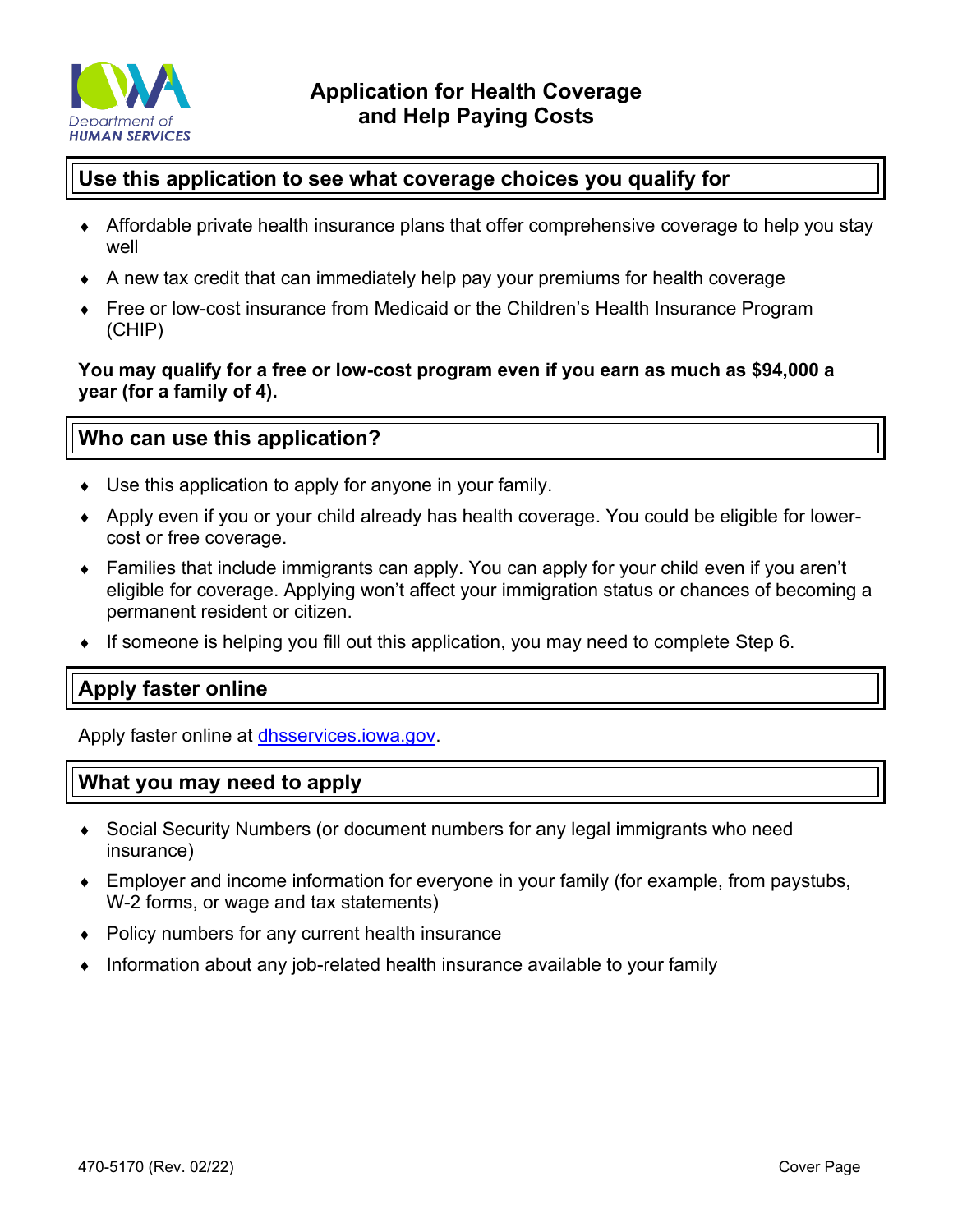# **Why do we ask for this information?**

We ask about income and other information to let you know what coverage you qualify for and if you can get any help paying for it. **We'll keep all the information you provide private and secure, as required by law.**

# **What happens next?**

Send your complete, signed application to the address on page 16. **If you don't have all the information we ask for, sign and submit your application anyway.** We'll follow-up with you within 30 days. You'll get instructions on the next steps to complete your health coverage. If you don't hear from us within 30 days, call the DHS Contact Center at **1-855-889-7985**. Filling out this application doesn't mean you have to buy health coverage.

# **Get help with this application**

- **Online:** dhsservices.iowa.gov
- **Phone:** Call our Help Center at **1-855-889-7985**.
- **In person:** There may be counselors in your area who can help. Visit our website or call **1-855-889-7985** for more information.
- **En Español:** Llame a nuestro centro de ayuda gratis al **1-855-889-7985**.
- If you need help in a language other than English, call **1-855-889-7985** and tell the customer service representative the language you need. We'll get you help at no cost to you.
- TTY users should call **1-800-735-2942**.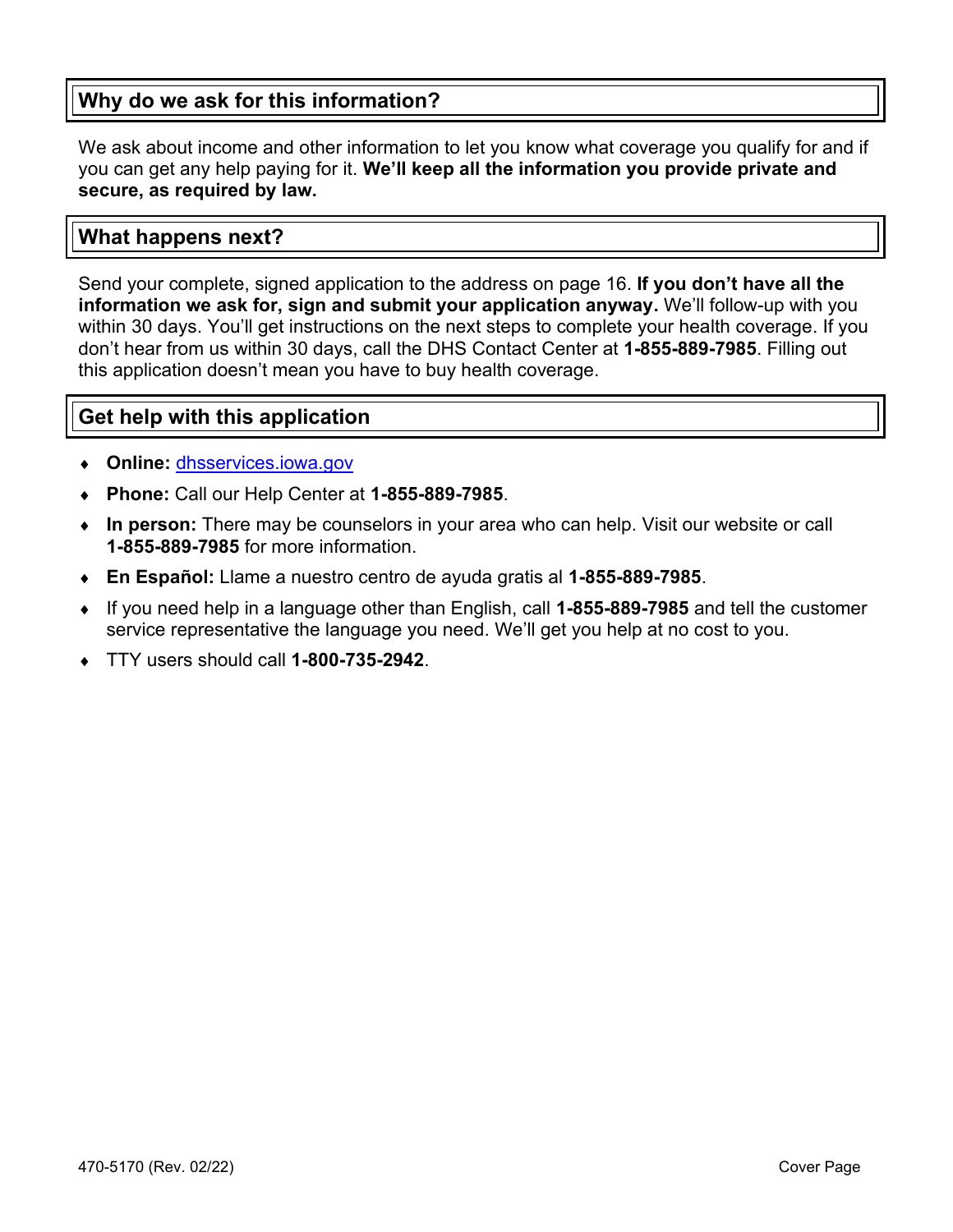# **Step 1. Tell us about yourself.**

We need one adult in the family to be the contact person for your application.

| First name, middle name, last name, and suffix                                                             |                           |          |        |  |  |
|------------------------------------------------------------------------------------------------------------|---------------------------|----------|--------|--|--|
| Home address (If you leave blank because you don't have one, you must give us a<br>mailing address below.) | Apartment or suite number |          |        |  |  |
| City                                                                                                       | <b>State</b>              | ZIP code | County |  |  |
| Mailing address (if different from home address)                                                           | Apartment or suite number |          |        |  |  |
| City                                                                                                       | <b>State</b>              | ZIP code | County |  |  |
| Phone number                                                                                               | Other phone number        |          |        |  |  |
| Do you want to get information about this application by email?<br>No<br>Yes<br>Email address:             |                           |          |        |  |  |
| Preferred spoken or written language (if not English)                                                      |                           |          |        |  |  |

# **Step 2. Tell us about your family.**

### **Who do you need to include on this application?**

Tell us about all the family members who live with you. If you file taxes, we need to know about everyone on your tax return. (You don't need to file taxes to get health coverage.)

### **DO include:**

- Yourself
- Your spouse
- Your children under 21 who live with you
- Your unmarried partner who needs health coverage
- Your unmarried partner who lives with you when you have a child or children together
- Anyone you include on your tax return, even if they don't live with you
- Anyone else under 21 who you take care of and lives with you

### **You DON'T have to include:**

- Your unmarried partner who lives with you and doesn't need health insurance unless you have a child or children together
- Your unmarried partner's children
- Your parents who live with you, but file their own tax return (if you're over 21)
- Other adult relatives who file their own tax return

The amount of assistance or type of program you qualify for depends on the number of people in your family and their incomes. This information helps us make sure everyone gets the best coverage they can.

**Complete Step 2 for each person in your family.** Start with yourself, then add other adults and children. If you have more than five people in your family, you'll need to make a copy of the pages and attach them. You don't need to provide immigration status or a Social Security Number (SSN) for family members who don't need health coverage. We'll keep all the information you provide private and secure as required by law. We'll use personal information only to check if you're eligible for health coverage.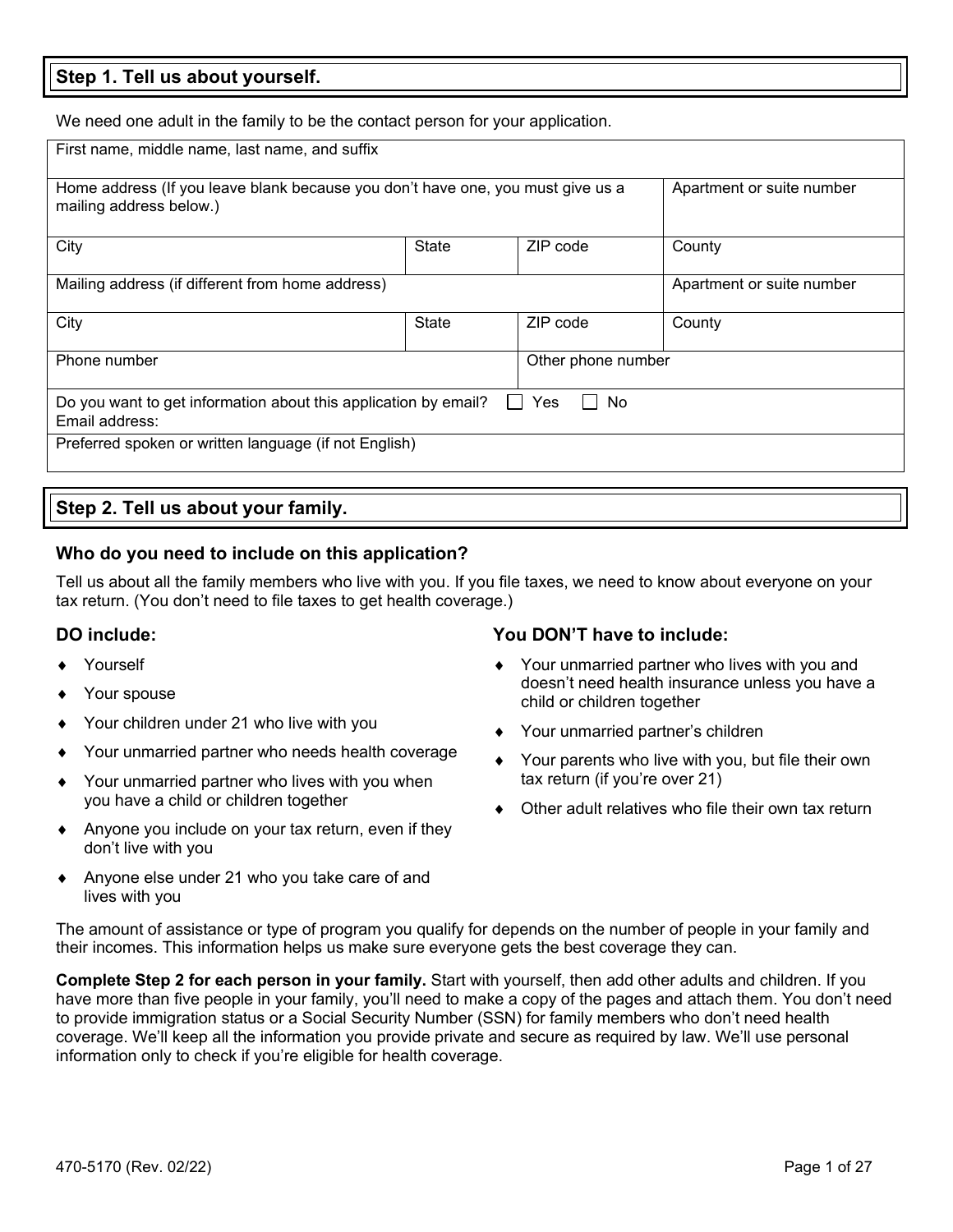# **Step 2. Person 1** (start with yourself)

Complete Step 2 for yourself, your spouse or partner and children who live with you and anyone on your same federal income tax return if you file one. See page 1 for more information about who to include. If you don't file a tax return, remember to still add family members who live with you.

| First name, middle name, last name, and suffix |                        | Relationship to you?<br><b>SELF</b> |
|------------------------------------------------|------------------------|-------------------------------------|
| Date of birth (mm/dd/yyyy)                     | Female<br>Male<br>Sex: | Social Security Number (SSN)        |

**We need your SSN if you want health coverage and have a SSN.** Providing your SSN can be helpful if you don't want health coverage too since it can speed up the application process. We use SSNs to check income and other information to see who's eligible for help with health coverage costs. If someone wants help getting an SSN, call 1-800-772-1213 or visit [www.socialsecurity.gov/.](http://www.socialsecurity.gov/) TTY users should call 1-800-325-0778.

### **Do you plan to file a federal income tax return THIS YEAR?**

(You can still apply for health insurance even if you don't file a federal income tax return.)

| $\perp$      |     |           | Yes. If yes, please answer questions 1-3.<br>No. If no, skip to question 3.<br>$\perp$                                                             |  |
|--------------|-----|-----------|----------------------------------------------------------------------------------------------------------------------------------------------------|--|
|              | Yes | $\Box$ No | 1. Will you file jointly with a spouse?<br>If yes, name of spouse:                                                                                 |  |
|              | Yes | No        | 2. Will you claim any dependents on your tax return?<br>If yes, list names of dependents:                                                          |  |
|              | Yes | No        | 3. Will you be claimed as a dependent on someone's<br>tax return? If yes, list the name of the tax filer:<br>How are you related to the tax filer? |  |
|              | Yes | No        | Are you pregnant? If yes, how many babies are expected<br>during this pregnancy? What is the due date?                                             |  |
|              | Yes | No        | Are you currently incarcerated?                                                                                                                    |  |
| $\mathbf{I}$ | Yes | No        | Are you currently assigned to a work release program?<br>If yes, what is the start date?                                                           |  |

### **Do you need health coverage?**

|     |     | (Even if you have insurance, there might be a program with better coverage or lower costs.)                                                                                                                                                       |
|-----|-----|---------------------------------------------------------------------------------------------------------------------------------------------------------------------------------------------------------------------------------------------------|
|     |     | Yes. If yes, answer all the questions below.<br>No. If no, skip to the income questions on page 3.<br>Leave the rest of this page blank.                                                                                                          |
| Yes | No. | Do you have a physical, mental, or emotional health condition that causes limitations in<br>activities (like bathing, dressing, daily chores, etc.) or live in a medical facility or nursing home?                                                |
| Yes | No. | Are you a U.S. citizen or U.S. national?                                                                                                                                                                                                          |
| Yes | No  | If you aren't a U.S. citizen or U.S. national, do you have eligible immigration status?<br>If yes, fill in your document type and ID number below.                                                                                                |
|     |     | Document ID number:<br>Document type:                                                                                                                                                                                                             |
| Yes | No. | Have you lived in the U.S. since before August 22, 1996?                                                                                                                                                                                          |
| Yes | No  | Are you or your spouse or parent an honorably discharged veteran or an active-duty member<br>of the U.S. military?                                                                                                                                |
| Yes | No. | Are you a resident of lowa?                                                                                                                                                                                                                       |
| Yes | No  | Do you need help paying for medical bills from the last three calendar months? If you answer<br>yes and you fall into a category that allows for retroactive approval, we will determine if you<br>are eligible for coverage during those months. |
| Yes | No. | Are you an adult who is a main person taking care of a child under the age of 19 living in the<br>home?                                                                                                                                           |
| Yes | No. | Are you a full-time student?                                                                                                                                                                                                                      |
| Yes | No  | Were you in foster care at age 18 or older?                                                                                                                                                                                                       |
| Yes | No  | If you are under age 19, do you want help with child support?                                                                                                                                                                                     |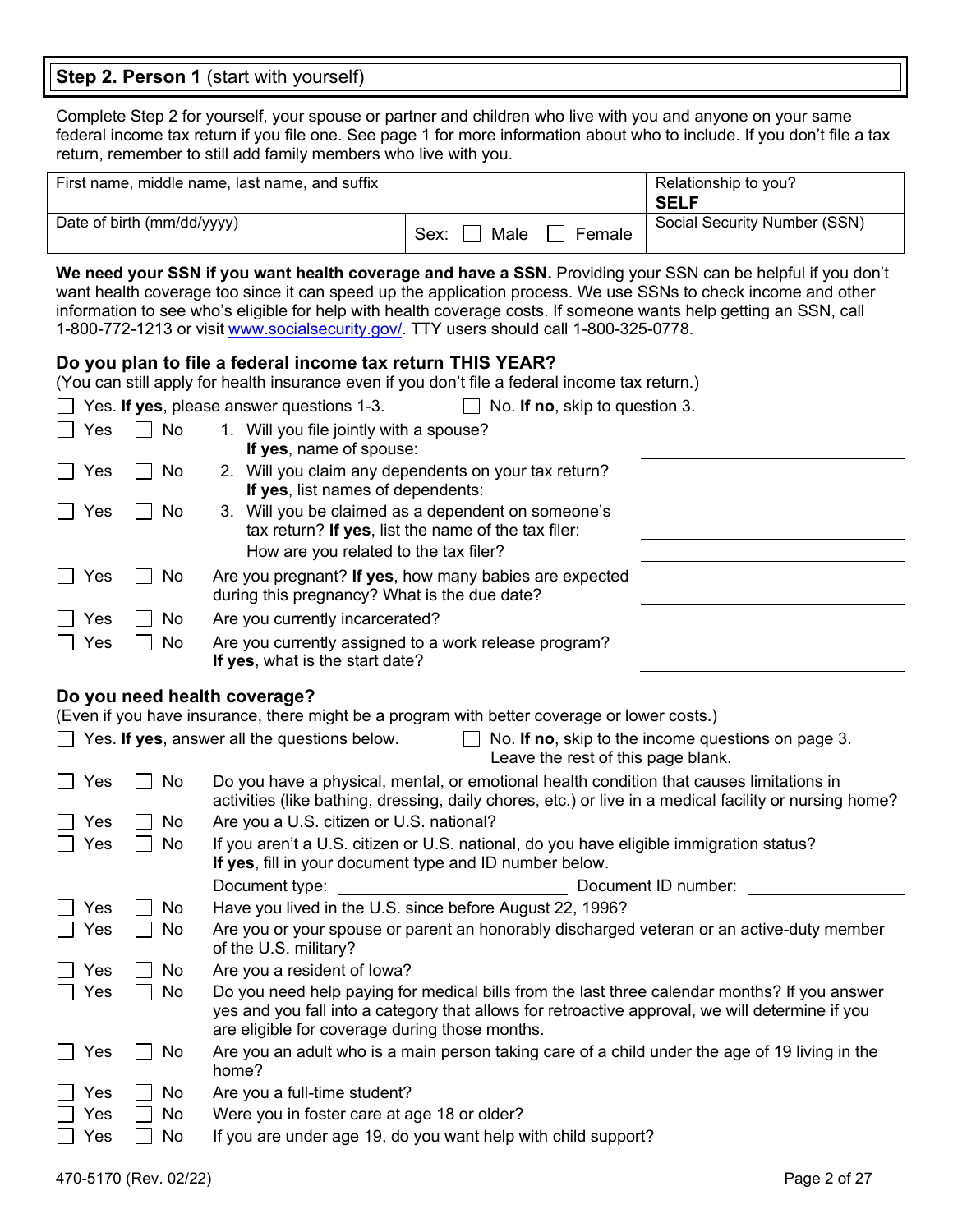The following ethnicity and race questions are optional. Check all that apply.

| If Hispanic or Latino, ethnicity:                                                                                                                                                                                                                                                                                                                                                                                                                                                                  | Race:                   |                    |                               |  |  |  |  |
|----------------------------------------------------------------------------------------------------------------------------------------------------------------------------------------------------------------------------------------------------------------------------------------------------------------------------------------------------------------------------------------------------------------------------------------------------------------------------------------------------|-------------------------|--------------------|-------------------------------|--|--|--|--|
| Mexican                                                                                                                                                                                                                                                                                                                                                                                                                                                                                            | White                   | Chinese            | Native Hawaiian               |  |  |  |  |
| Mexican American                                                                                                                                                                                                                                                                                                                                                                                                                                                                                   | <b>Black or African</b> | Filipino           | Guamanian or Chamorro         |  |  |  |  |
| Chicano/a                                                                                                                                                                                                                                                                                                                                                                                                                                                                                          | American                | Japanese           | Samoan                        |  |  |  |  |
| <b>Puerto Rican</b>                                                                                                                                                                                                                                                                                                                                                                                                                                                                                | American Indian         | Korean             | <b>Other Pacific Islander</b> |  |  |  |  |
| Cuban                                                                                                                                                                                                                                                                                                                                                                                                                                                                                              | or Alaska Native        | Vietnamese         | Other:                        |  |  |  |  |
| Other:                                                                                                                                                                                                                                                                                                                                                                                                                                                                                             | Asian Indian            | <b>Other Asian</b> |                               |  |  |  |  |
| <b>Current Job and Income Information:</b> You must tell us about the income of the people in your household. If<br>someone has more than one job, tell us about all jobs. If you leave a space blank, we will assume that you have no<br>income of this kind.<br><b>Employed.</b> If you're currently employed, tell us about your income. Start with <b>Current Job 1</b> .<br>Not employed. Skip to the Other Income This Month section.<br>Self-employed. Skip to the Self-Employment section. |                         |                    |                               |  |  |  |  |
|                                                                                                                                                                                                                                                                                                                                                                                                                                                                                                    |                         |                    |                               |  |  |  |  |

### **Current Job 1:**

| <b>Current Job 1:</b>                                                                                                                                                                                                                                                                                                                                                               |                                                                                                                                                                                                                                                                                                                     |
|-------------------------------------------------------------------------------------------------------------------------------------------------------------------------------------------------------------------------------------------------------------------------------------------------------------------------------------------------------------------------------------|---------------------------------------------------------------------------------------------------------------------------------------------------------------------------------------------------------------------------------------------------------------------------------------------------------------------|
| Employer name and address                                                                                                                                                                                                                                                                                                                                                           | Employer phone number                                                                                                                                                                                                                                                                                               |
| Wages and tips (before taxes)<br>Every 2 weeks<br>Weekly<br>Hourly<br>Twice a month<br>\$<br>Monthly<br>Yearly                                                                                                                                                                                                                                                                      | Average hours worked each<br>month:                                                                                                                                                                                                                                                                                 |
| <b>Current Job 2:</b> If you have more jobs and need more space, attach another sheet of paper.                                                                                                                                                                                                                                                                                     |                                                                                                                                                                                                                                                                                                                     |
| Employer name and address                                                                                                                                                                                                                                                                                                                                                           | Employer phone number                                                                                                                                                                                                                                                                                               |
| Wages and tips (before taxes)<br>Every 2 weeks<br>Hourly<br>Weekly<br>Twice a month<br>Monthly<br>Yearly<br>\$                                                                                                                                                                                                                                                                      | Average hours worked each<br>month:                                                                                                                                                                                                                                                                                 |
| Will the amount of money from jobs stay about the same?<br>Yes<br>If no, explain:                                                                                                                                                                                                                                                                                                   | No                                                                                                                                                                                                                                                                                                                  |
| In the past three months, did you:<br>Stop working<br>Start working fewer hours<br>Change jobs<br>$\Box$                                                                                                                                                                                                                                                                            | None of these                                                                                                                                                                                                                                                                                                       |
| <b>Self-Employment:</b> If self-employed, answer the following questions.<br>Type of work                                                                                                                                                                                                                                                                                           |                                                                                                                                                                                                                                                                                                                     |
| How much net income (profits once business expenses are paid) will you get from this self-<br>employment this month?                                                                                                                                                                                                                                                                | \$                                                                                                                                                                                                                                                                                                                  |
| Will the amount of monthly income from self-employment stay about the same?<br>If no, how much do you expect to average over a 12 month period?                                                                                                                                                                                                                                     | $\Box$ Yes<br>No.                                                                                                                                                                                                                                                                                                   |
| <b>Other Income This Month:</b> Check all that apply, and give the amount and how often you get it. NOTE: You don't<br>need to tell us about child support, veteran's payment, or Supplemental Security Income (SSI).                                                                                                                                                               |                                                                                                                                                                                                                                                                                                                     |
| How often?<br>None                                                                                                                                                                                                                                                                                                                                                                  | How often?                                                                                                                                                                                                                                                                                                          |
| Unemployment<br>Alimony received<br>\$                                                                                                                                                                                                                                                                                                                                              | \$                                                                                                                                                                                                                                                                                                                  |
| $\frac{1}{2}$<br>Net farming/fishing<br>Pensions                                                                                                                                                                                                                                                                                                                                    | $\frac{1}{2}$                                                                                                                                                                                                                                                                                                       |
| \$<br>Net rental/royalty<br>Social Security                                                                                                                                                                                                                                                                                                                                         | $\overline{\$}$                                                                                                                                                                                                                                                                                                     |
| $\frac{1}{2}$<br>Retirement<br>Other income                                                                                                                                                                                                                                                                                                                                         | $\frac{3}{2}$                                                                                                                                                                                                                                                                                                       |
| accounts<br>Type                                                                                                                                                                                                                                                                                                                                                                    |                                                                                                                                                                                                                                                                                                                     |
| Will the amount of money from other income stay about the same?<br>If no, explain:                                                                                                                                                                                                                                                                                                  | No<br>Yes                                                                                                                                                                                                                                                                                                           |
| <b>Deductions:</b> If you pay for certain things that can be deducted on a federal income tax return, check all that apply<br>and give the amount and how often you pay. This information can be found on the Adjusted Gross Income section of<br>your Federal 1040 form. NOTE: You shouldn't include a cost that you already considered in your answer to net self-<br>employment. |                                                                                                                                                                                                                                                                                                                     |
| How often?                                                                                                                                                                                                                                                                                                                                                                          | How often?                                                                                                                                                                                                                                                                                                          |
| Other deductions<br>Alimony paid                                                                                                                                                                                                                                                                                                                                                    | $\frac{1}{2}$ $\frac{1}{2}$ $\frac{1}{2}$ $\frac{1}{2}$ $\frac{1}{2}$ $\frac{1}{2}$ $\frac{1}{2}$ $\frac{1}{2}$ $\frac{1}{2}$ $\frac{1}{2}$ $\frac{1}{2}$ $\frac{1}{2}$ $\frac{1}{2}$ $\frac{1}{2}$ $\frac{1}{2}$ $\frac{1}{2}$ $\frac{1}{2}$ $\frac{1}{2}$ $\frac{1}{2}$ $\frac{1}{2}$ $\frac{1}{2}$ $\frac{1}{2}$ |
| Student Ioan<br>\$<br>Type<br><u>and the state of the state of the state</u><br>interest                                                                                                                                                                                                                                                                                            |                                                                                                                                                                                                                                                                                                                     |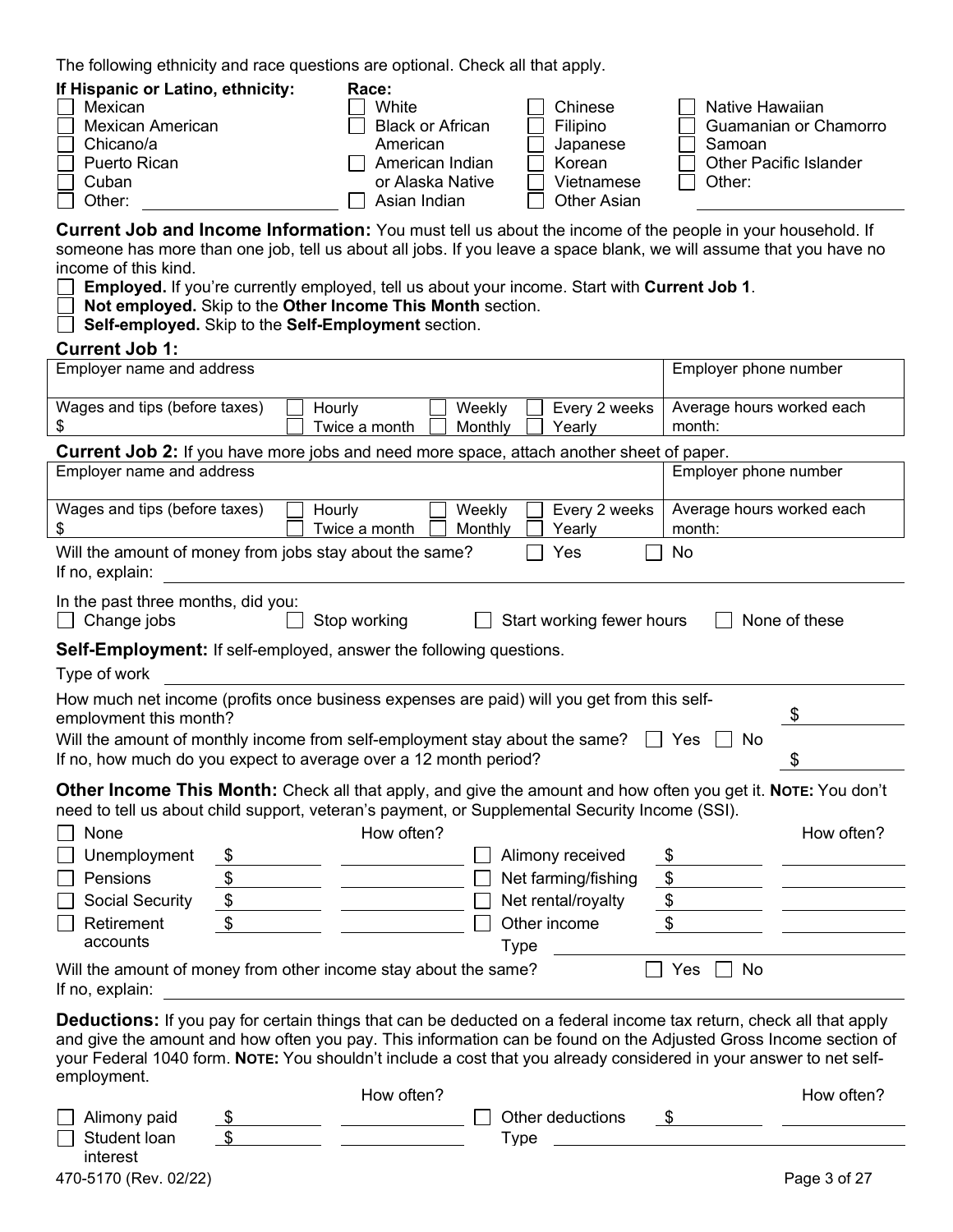# **Step 2. Person 2**

Complete Step 2 for your spouse or partner and children who live with you and anyone on your same federal income tax return if you file one. See Page 1 for more information about who to include. If you don't file a tax return, remember to still add family members who live with you.

| First name, middle name, last name, and suffix |                        | Relationship to you?         |
|------------------------------------------------|------------------------|------------------------------|
| Date of birth (mm/dd/yyyy)                     | Male<br>Sex:<br>Female | Social Security Number (SSN) |

**We need your SSN if you want health coverage and have a SSN.** Providing your SSN can be helpful if you don't want health coverage too since it can speed up the application process.

Yes No Does *Person 2* live at the same address as you? **If no**, list address:

# **Does** *Person 2* **plan to file a federal income tax return THIS YEAR?**

(You can still apply for health insurance even if you don't file a federal income tax return.)

|        |     |     | $\frac{1}{2}$ . Our during the modification in the contract of the contract of the contract $\frac{1}{2}$          |
|--------|-----|-----|--------------------------------------------------------------------------------------------------------------------|
|        |     |     | $\Box$ No. If no, skip to question 3.<br>Yes. If yes, please answer questions 1-3.                                 |
|        | Yes | No  | 1. Will Person 2 file jointly with a spouse?                                                                       |
|        |     |     | If yes, name of spouse:                                                                                            |
| $\Box$ | Yes | No  | 2. Will Person 2 claim any dependents on Person 2's tax                                                            |
|        |     |     | return? If yes, list names of dependents:                                                                          |
| _ Yes  |     | No  | 3. Will Person 2 be claimed as a dependent on someone's                                                            |
|        |     |     | tax return? If yes, list the name of the tax filer:<br>How is Person 2 related to the tax filer?                   |
|        |     |     |                                                                                                                    |
|        | Yes | No  | Is Person 2 pregnant? If yes, how many babies are expected                                                         |
|        |     |     | during this pregnancy? What is the due date?                                                                       |
|        | Yes | No  | Is Person 2 currently incarcerated?                                                                                |
|        | Yes | No  | Is Person 2 currently assigned to a work release program?                                                          |
|        |     |     | If yes, what is the start date?                                                                                    |
|        |     |     | Does Person 2 need health coverage?                                                                                |
|        |     |     | (Even if they have insurance, there might be a program with better coverage or lower costs.)                       |
|        |     |     | Yes. If yes, answer all the questions below.<br>$\Box$<br>No. If no, skip to the income questions on page 5. Leave |
|        |     |     | the rest of this page blank.                                                                                       |
|        | Yes | No  | Does Person 2 have a physical, mental, or emotional health condition that causes limitations in                    |
|        |     |     | activities (like bathing, dressing, daily chores, etc.) or live in a medical facility or nursing home?             |
|        | Yes | No  | Is Person 2 a U.S. citizen or U.S. national?                                                                       |
|        | Yes | No  | If Person 2 isn't a U.S. citizen or U.S. national, does Person 2 have eligible immigration status?                 |
|        |     |     | If yes, fill in their document type and ID number below.                                                           |
|        |     |     | Document type:<br>Document ID number:                                                                              |
|        | Yes | No. | Has Person 2 lived in the U.S. since before August 22, 1996?                                                       |
|        | Yes | No  | Is Person 2 or their spouse or parent an honorably discharged veteran or an active-duty member in                  |
|        |     |     | the U.S. military?                                                                                                 |
|        | Yes | No  | Is Person 2 a resident of lowa?                                                                                    |
| $\Box$ | Yes | No  | Does Person 2 need help paying for medical bills from the last three calendar months? If you                       |
|        |     |     | answer yes and this person falls into a category that allows for retroactive approval, we will                     |
|        |     |     | determine if this person is eligible for coverage during those months.                                             |
|        | Yes | No  | Is Person 2 an adult who is a main person taking care of a child under the age of 19 living in the                 |
|        |     |     | home?                                                                                                              |

- Yes No Was *Person 2* in foster care at age 18 or older?
- $\Box$  Yes  $\Box$  No If *Person 2* is under age 19, do you want help with child support?

### **Please answer the following questions if** *Person 2* **is 22 or younger:**

 $\Box$  Yes  $\Box$  No Did *Person 2* have insurance through a job and lose it within the past three months? **If yes**, end date: **Reason insurance ended:** Reason insurance ended:

□ Yes □ No Is *Person* 2 a full-time student?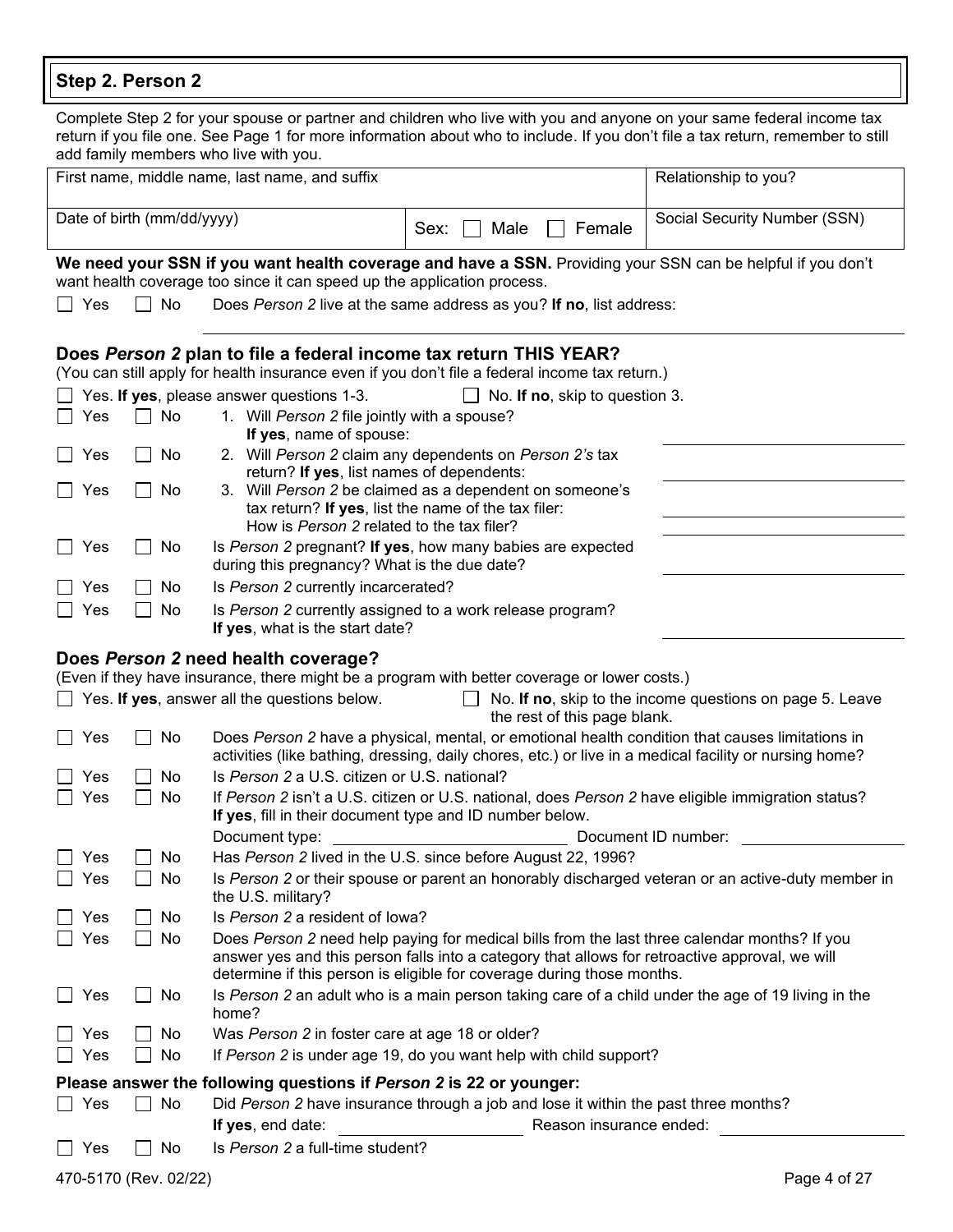The following ethnicity and race questions are optional. Check all that apply.

| If Hispanic or Latino, ethnicity:                                                                               | Race:                   |                    |                               |
|-----------------------------------------------------------------------------------------------------------------|-------------------------|--------------------|-------------------------------|
| Mexican                                                                                                         | White                   | Chinese            | Native Hawaiian               |
| Mexican American                                                                                                | <b>Black or African</b> | Filipino           | Guamanian or Chamorro         |
| Chicano/a                                                                                                       | American                | Japanese           | Samoan                        |
| Puerto Rican                                                                                                    | American Indian or      | Korean             | <b>Other Pacific Islander</b> |
| Cuban                                                                                                           | Alaska Native           | Vietnamese         | Other:                        |
| $\Box$ Other:                                                                                                   | Asian Indian            | <b>Other Asian</b> |                               |
| <b>Occupant lake and line and lufamination</b> Macauch (Harrist Charles Charles Charles Charles Charles Harrist |                         |                    |                               |

**Current Job and Income Information:** You must tell us about the income of the people in your household. If someone has more than one job, tell us about all jobs. If you leave a space blank, we will assume that you have no income of this kind.

|  |  | <b>Employed.</b> If you're currently employed, tell us about your income. Start with Current Job 1. |  |  |  |  |  |  |
|--|--|-----------------------------------------------------------------------------------------------------|--|--|--|--|--|--|
|--|--|-----------------------------------------------------------------------------------------------------|--|--|--|--|--|--|

- П **Not employed.** Skip to the **Other Income This Month** section.
	- **Self-employed.** Skip to the **Self-Employment** section.

### **Current Job 1:**

| <b>Current Job 1:</b>                                            |                                                                                                                                                                                                                                                                                                                                                                           |                                              |                                     |
|------------------------------------------------------------------|---------------------------------------------------------------------------------------------------------------------------------------------------------------------------------------------------------------------------------------------------------------------------------------------------------------------------------------------------------------------------|----------------------------------------------|-------------------------------------|
| Employer name and address                                        |                                                                                                                                                                                                                                                                                                                                                                           |                                              | Employer phone number               |
| Wages and tips (before taxes)<br>\$                              | Hourly<br>Twice a month                                                                                                                                                                                                                                                                                                                                                   | Every 2 weeks<br>Weekly<br>Monthly<br>Yearly | Average hours worked each<br>month: |
|                                                                  | <b>Current Job 2:</b> If you have more jobs and need more space, attach another sheet of paper.                                                                                                                                                                                                                                                                           |                                              |                                     |
| Employer name and address                                        |                                                                                                                                                                                                                                                                                                                                                                           |                                              | Employer phone number               |
| Wages and tips (before taxes)<br>\$                              | Hourly<br>Twice a month                                                                                                                                                                                                                                                                                                                                                   | Weekly<br>Every 2 weeks<br>Monthly<br>Yearly | Average hours worked each<br>month: |
| If no, explain:                                                  | Will the amount of money from jobs stay about the same?                                                                                                                                                                                                                                                                                                                   | Yes                                          | No                                  |
| In the past three months, did Person 2:<br>Change jobs<br>$\Box$ | Stop working                                                                                                                                                                                                                                                                                                                                                              | Start working fewer hours                    | None of these                       |
|                                                                  | <b>Self-Employment:</b> If self-employed, answer the following questions.                                                                                                                                                                                                                                                                                                 |                                              |                                     |
| Type of work                                                     |                                                                                                                                                                                                                                                                                                                                                                           |                                              |                                     |
| this month?                                                      | How much net income (profits once business expenses are paid) will you get from this self-employment                                                                                                                                                                                                                                                                      |                                              | \$                                  |
|                                                                  | Will the amount of monthly income from self-employment stay about the same?<br>If no, how much do you expect to average over a 12 month period?                                                                                                                                                                                                                           |                                              | <b>Yes</b><br>∣ No                  |
|                                                                  | <b>Other Income This Month:</b> Check all that apply, and give the amount and how often you get it. Note: You don't<br>need to tell us about child support, veteran's payment, or Supplemental Security Income (SSI).                                                                                                                                                     |                                              |                                     |
| None                                                             | How often?                                                                                                                                                                                                                                                                                                                                                                |                                              | How often?                          |
| Unemployment                                                     | \$                                                                                                                                                                                                                                                                                                                                                                        | Alimony received                             | \$                                  |
| Pensions                                                         | \$                                                                                                                                                                                                                                                                                                                                                                        | Net farming/fishing                          | \$                                  |
| Social Security                                                  | \$                                                                                                                                                                                                                                                                                                                                                                        | Net rental/royalty                           | \$                                  |
| Retirement                                                       | \$                                                                                                                                                                                                                                                                                                                                                                        | Other income                                 | \$                                  |
| accounts                                                         |                                                                                                                                                                                                                                                                                                                                                                           | <b>Type</b>                                  |                                     |
| If no, explain:                                                  | Will the amount of money from other income stay about the same?                                                                                                                                                                                                                                                                                                           |                                              | Yes<br>No                           |
| to net self-employment.                                          | <b>Deductions:</b> If Person 2 pays for certain things that can be deducted on a federal income tax return, check all that<br>apply and give the amount and how often Person 2 pays. This information can be found on the Adjusted Gross Income<br>section of Person 2's Federal 1040 form. NOTE: You shouldn't include a cost that you already considered in your answer |                                              |                                     |
|                                                                  | How often?                                                                                                                                                                                                                                                                                                                                                                |                                              | How often?                          |
| Alimony paid                                                     |                                                                                                                                                                                                                                                                                                                                                                           | Other deductions                             | \$.                                 |
| Student loan                                                     | \$                                                                                                                                                                                                                                                                                                                                                                        | Type                                         |                                     |

interest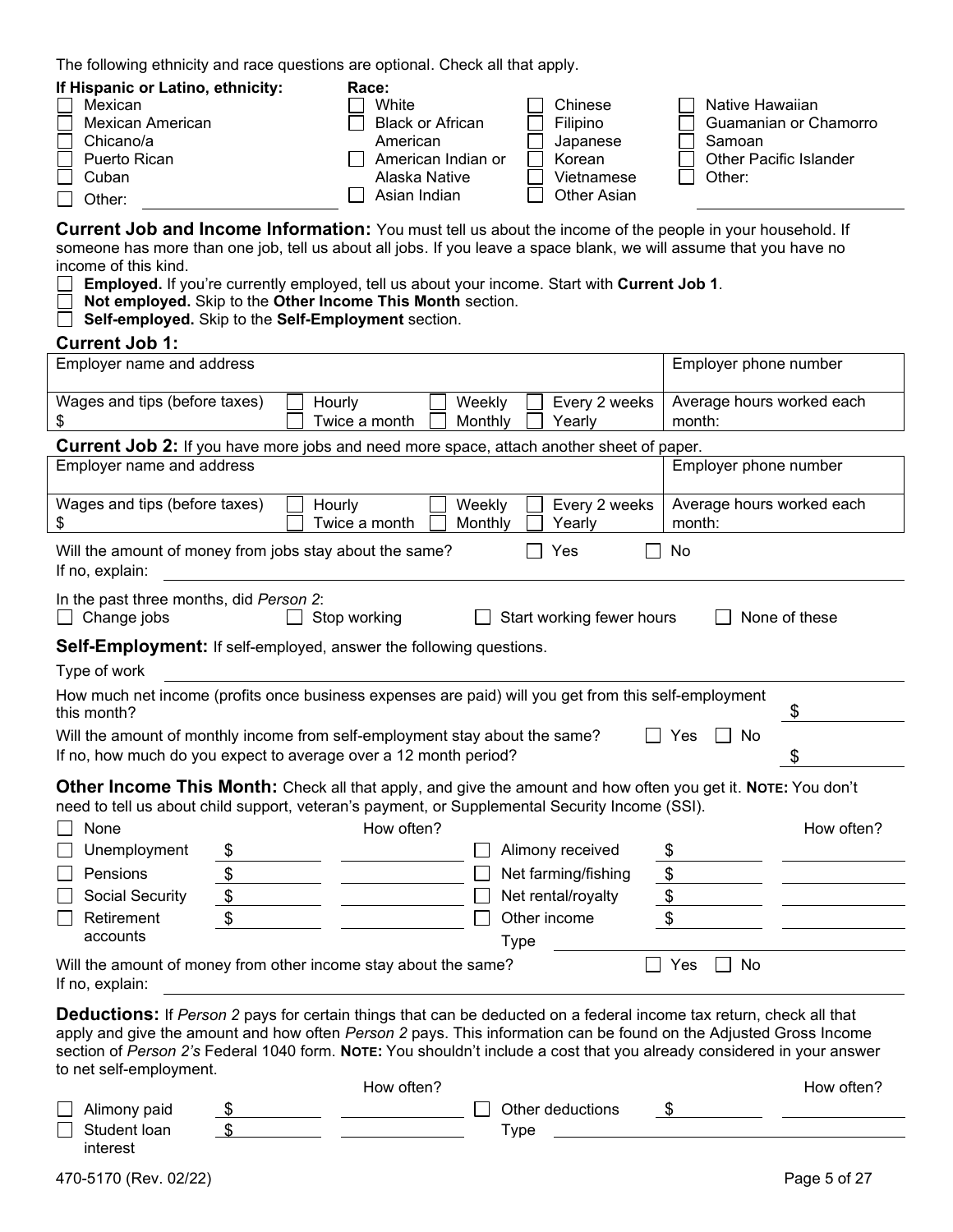# **Step 2. Person 3**

Complete Step 2 for your spouse or partner and children who live with you and anyone on your same federal income tax return if you file one. See Page 1 for more information about who to include. If you don't file a tax return, remember to still add family members who live with you.

| First name, middle name, last name, and suffix |                        | Relationship to you?         |
|------------------------------------------------|------------------------|------------------------------|
| Date of birth (mm/dd/yyyy)                     | Male<br>Female<br>Sex: | Social Security Number (SSN) |

**We need your SSN if you want health coverage and have a SSN.** Providing your SSN can be helpful if you don't want health coverage too since it can speed up the application process.

Yes No Does *Person 3* live at the same address as you? **If no**, list address:

### **Does** *Person 3* **plan to file a federal income tax return THIS YEAR?**

(You can still apply for health insurance even if you don't file a federal income tax return.)

|            |                    | $\Box$ No. If no, skip to question 3.<br>Yes. If yes, please answer questions 1-3.                                                                                       |
|------------|--------------------|--------------------------------------------------------------------------------------------------------------------------------------------------------------------------|
| Yes        | No                 | 1. Will Person 3 file jointly with a spouse?                                                                                                                             |
|            |                    | If yes, name of spouse:                                                                                                                                                  |
| $\Box$ Yes | No                 | 2. Will Person 3 claim any dependents on Person 3's tax                                                                                                                  |
|            |                    | return? If yes, list names of dependents:                                                                                                                                |
| $\Box$ Yes | $\Box$ No          | 3. Will Person 3 be claimed as a dependent on someone's                                                                                                                  |
|            |                    | tax return? If yes, list the name of the tax filer:<br>How is Person 3 related to the tax filer?                                                                         |
| Yes        | No                 | Is Person 3 pregnant? If yes, how many babies are expected                                                                                                               |
|            |                    | during this pregnancy? What is the due date?                                                                                                                             |
| Yes        | No                 | Is Person 3 currently incarcerated?                                                                                                                                      |
| Yes        | No                 | Is Person 3 currently assigned to a work release program?                                                                                                                |
|            |                    | If yes, what is the start date?                                                                                                                                          |
|            |                    | Does Person 3 need health coverage?                                                                                                                                      |
|            |                    | (Even if they have insurance, there might be a program with better coverage or lower costs.)                                                                             |
|            |                    | Yes. If yes, answer all the questions below.<br>No. If no, skip to the income questions on page 7. Leave<br>the rest of this page blank.                                 |
| ∐ Yes      | No                 | Does Person 3 have a physical, mental, or emotional health condition that causes limitations in                                                                          |
|            |                    | activities (like bathing, dressing, daily chores, etc.) or live in a medical facility or nursing home?                                                                   |
| Yes        | No                 | Is Person 3 a U.S. citizen or U.S. national?                                                                                                                             |
| Yes        | No<br>$\mathsf{L}$ | If Person 3 isn't a U.S. citizen or U.S. national, does Person 3 have eligible immigration status?                                                                       |
|            |                    | If yes, fill in their document type and ID number below.                                                                                                                 |
|            |                    | Document type:<br>Document ID number:                                                                                                                                    |
| Yes        | No                 | Has Person 3 lived in the U.S. since before August 22, 1996?                                                                                                             |
| Yes        | No                 | Is Person 3 or their spouse or parent an honorably discharged veteran or an active-duty member in<br>the U.S. military?                                                  |
| Yes        | No                 | Is Person 3 a resident of lowa?                                                                                                                                          |
| $\Box$ Yes | No<br>$\mathsf{L}$ | Does Person 3 need help paying for medical bills from the last three calendar months? If you                                                                             |
|            |                    | answer yes and this person falls into a category that allows for retroactive approval, we will<br>determine if this person is eligible for coverage during those months. |
| Yes        | No                 | Is Person 3 an adult who is a main person taking care of a child under the age of 19 living in the                                                                       |

|  |  |  | Please answer the following questions if Person 3 is 22 or younger: |  |
|--|--|--|---------------------------------------------------------------------|--|
|  |  |  |                                                                     |  |



home?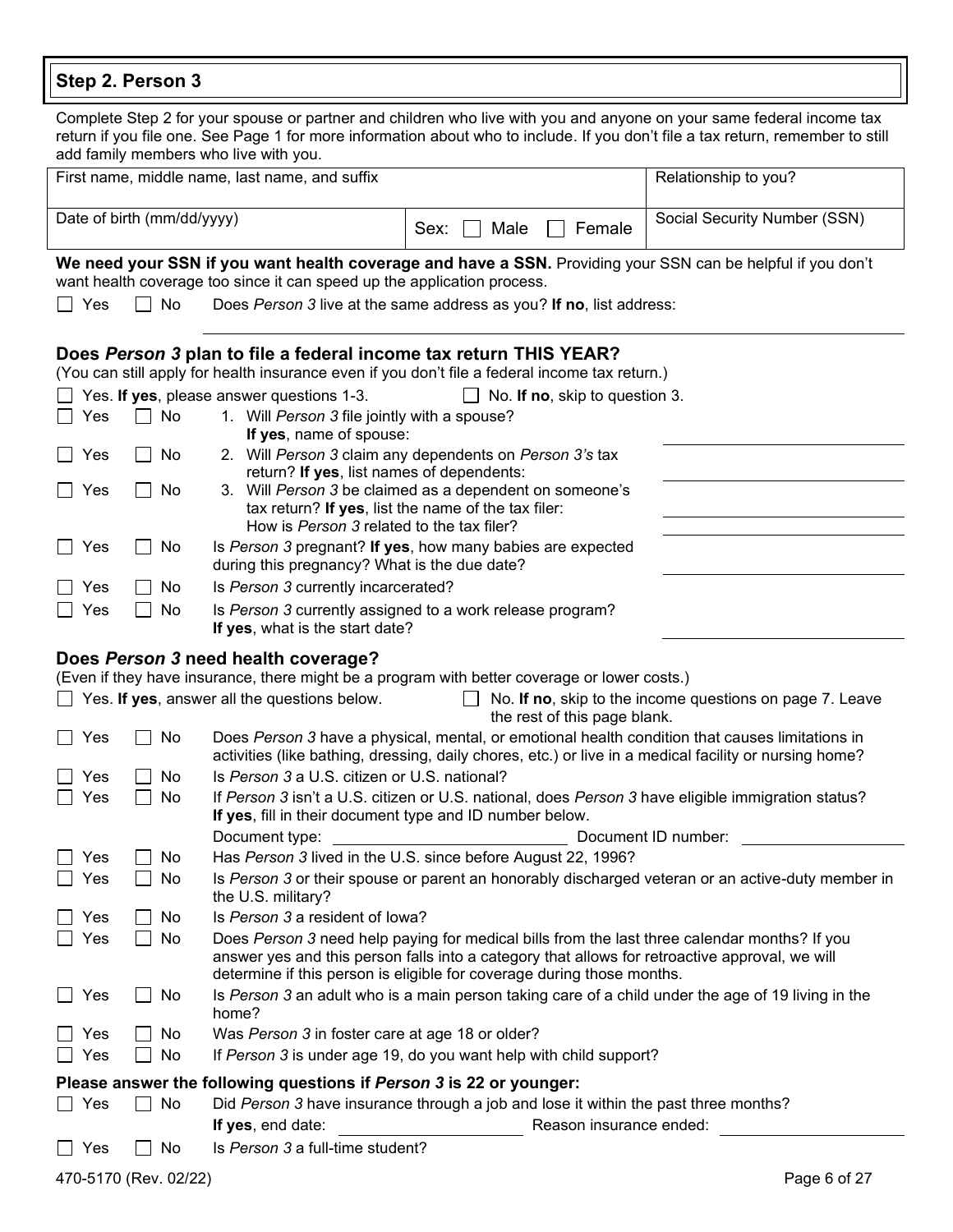The following ethnicity and race questions are optional. Check all that apply.

| If Hispanic or Latino, ethnicity: | Race:                   |                    |                               |  |  |  |
|-----------------------------------|-------------------------|--------------------|-------------------------------|--|--|--|
| Mexican                           | White                   | Chinese            | Native Hawaiian               |  |  |  |
| Mexican American                  | <b>Black or African</b> | Filipino           | Guamanian or Chamorro         |  |  |  |
| Chicano/a                         | American                | Japanese           | Samoan                        |  |  |  |
| Puerto Rican                      | American Indian or      | Korean             | <b>Other Pacific Islander</b> |  |  |  |
| Cuban                             | Alaska Native           | Vietnamese         | Other:                        |  |  |  |
| Other:                            | Asian Indian            | <b>Other Asian</b> |                               |  |  |  |

**Current Job and Income Information:** You must tell us about the income of the people in your household. If someone has more than one job, tell us about all jobs. If you leave a space blank, we will assume that you have no income of this kind.

- **Not employed.** Skip to the **Other Income This Month** section.
- **Self-employed.** Skip to the **Self-Employment** section.

### **Current Job 1:**

| יו טטט ווסוונט                                                                                                                                                                                                                                                                                                                                                                                       |                                           |
|------------------------------------------------------------------------------------------------------------------------------------------------------------------------------------------------------------------------------------------------------------------------------------------------------------------------------------------------------------------------------------------------------|-------------------------------------------|
| Employer name and address                                                                                                                                                                                                                                                                                                                                                                            | Employer phone number                     |
| Wages and tips (before taxes)<br>Every 2 weeks<br>Hourly<br>Weekly<br>Twice a month<br>Monthly<br>Yearly<br>\$                                                                                                                                                                                                                                                                                       | Average hours worked each<br>month:       |
| Current Job 2: If you have more jobs and need more space, attach another sheet of paper.                                                                                                                                                                                                                                                                                                             |                                           |
| Employer name and address                                                                                                                                                                                                                                                                                                                                                                            | Employer phone number                     |
| Wages and tips (before taxes)<br>Hourly<br>Weekly<br>Every 2 weeks<br>Twice a month<br>\$<br>Monthly<br>Yearly                                                                                                                                                                                                                                                                                       | Average hours worked each<br>month:       |
| Will the amount of money from jobs stay about the same?<br>Yes<br>If no, explain:                                                                                                                                                                                                                                                                                                                    | No                                        |
| In the past three months, did Person 3:<br>Change jobs<br>Stop working<br>Start working fewer hours<br>$\overline{\phantom{a}}$                                                                                                                                                                                                                                                                      | None of these                             |
| <b>Self-Employment:</b> If self-employed, answer the following questions.                                                                                                                                                                                                                                                                                                                            |                                           |
| Type of work                                                                                                                                                                                                                                                                                                                                                                                         |                                           |
| How much net income (profits once business expenses are paid) will you get from this self-employment<br>this month?                                                                                                                                                                                                                                                                                  | \$                                        |
| Will the amount of monthly income from self-employment stay about the same?<br>If no, how much do you expect to average over a 12 month period?                                                                                                                                                                                                                                                      | Yes<br>No                                 |
| <b>Other Income This Month:</b> Check all that apply, and give the amount and how often you get it. Note: You don't<br>need to tell us about child support, veteran's payment, or Supplemental Security Income (SSI).                                                                                                                                                                                |                                           |
| How often?<br>None                                                                                                                                                                                                                                                                                                                                                                                   | How often?                                |
| Unemployment<br>Alimony received                                                                                                                                                                                                                                                                                                                                                                     | \$                                        |
| \$<br>Pensions<br>Net farming/fishing                                                                                                                                                                                                                                                                                                                                                                | $\, \, \raisebox{12pt}{$\scriptstyle \$}$ |
| $\overline{\$}$<br>Social Security<br>Net rental/royalty                                                                                                                                                                                                                                                                                                                                             | $\frac{1}{2}$                             |
| \$<br>Retirement<br>Other income                                                                                                                                                                                                                                                                                                                                                                     | $\mathfrak{S}$                            |
| accounts<br>Type                                                                                                                                                                                                                                                                                                                                                                                     |                                           |
| Will the amount of money from other income stay about the same?<br>If no, explain:                                                                                                                                                                                                                                                                                                                   | Yes<br>No                                 |
| <b>Deductions:</b> If Person 3 pays for certain things that can be deducted on a federal income tax return, check all that<br>apply and give the amount and how often Person 3 pays. This information can be found on the Adjusted Gross Income<br>section of Person 3's Federal 1040 form. NOTE: You shouldn't include a cost that you already considered in your answer<br>to net self-employment. |                                           |

|              | How often?          | How often? |
|--------------|---------------------|------------|
| Alimony paid | Other deductions    |            |
| Student loan | $\tau_\mathsf{ype}$ |            |
| interest     |                     |            |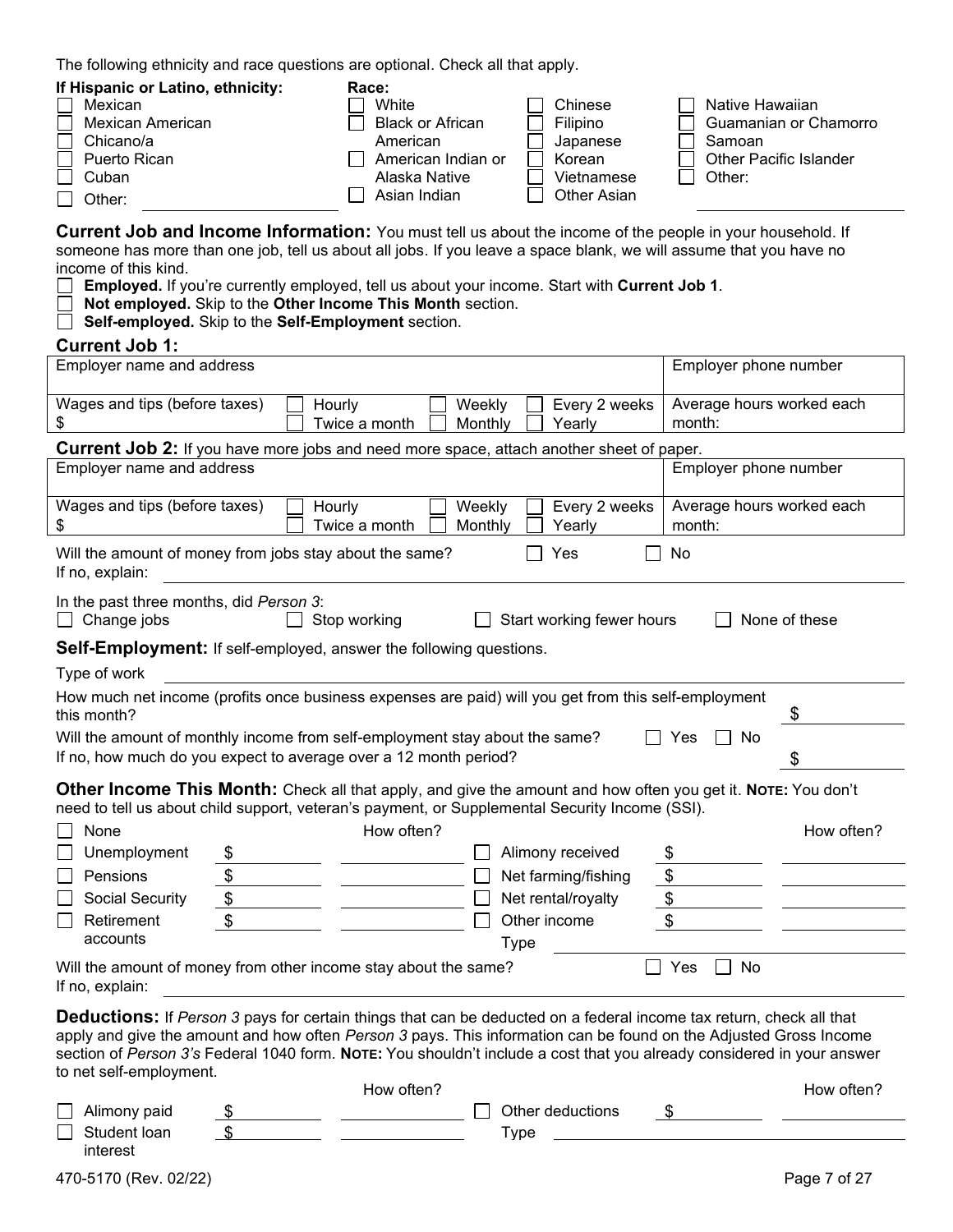# **Step 2. Person 4**

Complete Step 2 for your spouse or partner and children who live with you and anyone on your same federal income tax return if you file one. See Page 1 for more information about who to include. If you don't file a tax return, remember to still add family members who live with you.

| First name, middle name, last name, and suffix |                        | Relationship to you?         |
|------------------------------------------------|------------------------|------------------------------|
| Date of birth (mm/dd/yyyy)                     | Female<br>Male<br>Sex: | Social Security Number (SSN) |

**We need your SSN if you want health coverage and have a SSN.** Providing your SSN can be helpful if you don't want health coverage too since it can speed up the application process.

Yes No Does *Person 4* live at the same address as you? **If no**, list address:

# **Does** *Person 4* **plan to file a federal income tax return THIS YEAR?**

(You can still apply for health insurance even if you don't file a federal income tax return.)

|                          |        |     | $\Box$ No. If no, skip to question 3.<br>Yes. If yes, please answer questions 1-3.                         |
|--------------------------|--------|-----|------------------------------------------------------------------------------------------------------------|
|                          | Yes    | No  | 1. Will Person 4 file jointly with a spouse?                                                               |
|                          |        |     | If yes, name of spouse:                                                                                    |
|                          | _  Yes | No  | 2. Will Person 4 claim any dependents on Person 4's tax                                                    |
|                          |        |     | return? If yes, list names of dependents:                                                                  |
| $\Box$                   | Yes    | No  | 3. Will Person 4 be claimed as a dependent on someone's                                                    |
|                          |        |     | tax return? If yes, list the name of the tax filer:                                                        |
|                          |        |     | How is Person 4 related to the tax filer?                                                                  |
| $\blacksquare$           | Yes    | No  | Is Person 4 pregnant? If yes, how many babies are expected<br>during this pregnancy? What is the due date? |
|                          |        |     |                                                                                                            |
|                          | Yes    | No  | Is Person 4 currently incarcerated?                                                                        |
|                          | Yes    | No  | Is Person 4 currently assigned to a work release program?                                                  |
|                          |        |     | If yes, what is the start date?                                                                            |
|                          |        |     | Does Person 4 need health coverage?                                                                        |
|                          |        |     | (Even if they have insurance, there might be a program with better coverage or lower costs.)               |
|                          |        |     | Yes. If yes, answer all the questions below.<br>No. If no, skip to the income questions on page 9. Leave   |
|                          |        |     | the rest of this page blank.                                                                               |
| $\overline{\phantom{a}}$ | Yes    | No  | Does Person 4 have a physical, mental, or emotional health condition that causes limitations in            |
|                          |        |     | activities (like bathing, dressing, daily chores, etc.) or live in a medical facility or nursing home?     |
|                          | Yes    | No. | Is Person 4 a U.S. citizen or U.S. national?                                                               |
|                          | Yes    | No  | If Person 4 isn't a U.S. citizen or U.S. national, does Person 4 have eligible immigration status?         |
|                          |        |     | If yes, fill in their document type and ID number below.                                                   |
|                          |        |     | Document type:<br>Document ID number:                                                                      |
|                          | Yes    | No  | Has Person 4 lived in the U.S. since before August 22, 1996?                                               |
|                          | Yes    | No  | Is Person 4 or their spouse or parent an honorably discharged veteran or an active-duty member in          |
|                          |        |     | the U.S. military?                                                                                         |
|                          | Yes    | No  | Is Person 4 a resident of lowa?                                                                            |
|                          | Yes    | No  | Does Person 4 need help paying for medical bills from the last three calendar months? If you               |
|                          |        |     | answer yes and this person falls into a category that allows for retroactive approval, we will             |
|                          |        |     | determine if this person is eligible for coverage during those months.                                     |
|                          | Yes    | No  | Is Person 4 an adult who is a main person taking care of a child under the age of 19 living in the         |

■ Yes ■ No Was *Person 4* in foster care at age 18 or older?

|  | $\vert$ Yes $\Box$ No If Person 4 is under age 19, do you want help with child support? |
|--|-----------------------------------------------------------------------------------------|
|  |                                                                                         |

### **Please answer the following questions if** *Person 4* **is 22 or younger:**

| $\Box$ Yes $\Box$ No |                          | Did Person 4 have insurance through a job and lose it within the past three months? |  |  |
|----------------------|--------------------------|-------------------------------------------------------------------------------------|--|--|
|                      | <b>If yes, end date:</b> | Reason insurance ended:                                                             |  |  |

 $\Box$  Yes  $\Box$  No Is *Person 4* a full-time student?

home?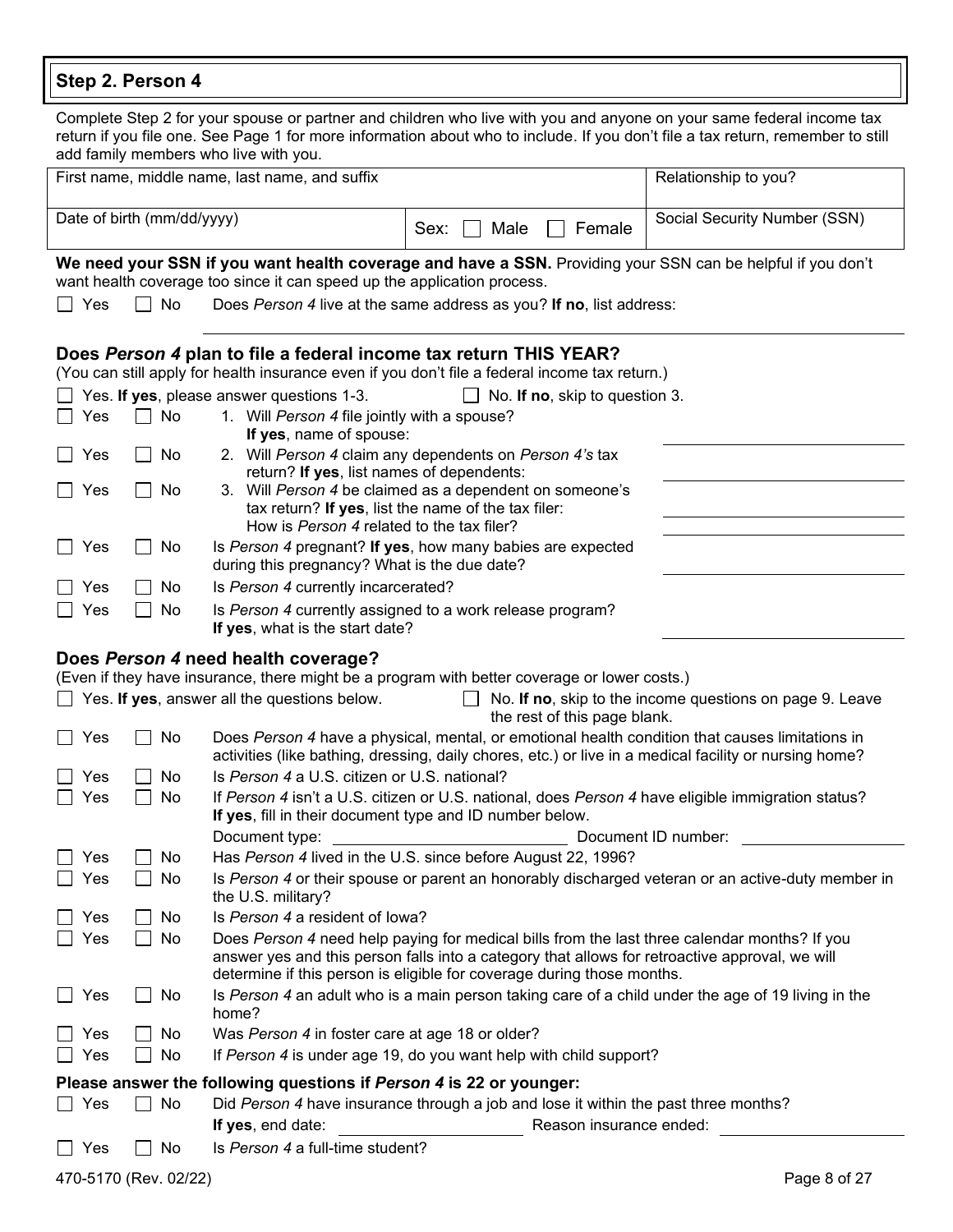The following ethnicity and race questions are optional. Check all that apply.

| If Hispanic or Latino, ethnicity: | Race:              |                    |                               |  |  |  |
|-----------------------------------|--------------------|--------------------|-------------------------------|--|--|--|
| Mexican                           | White              | Chinese            | Native Hawaiian               |  |  |  |
| Mexican American                  | Black or African   | Filipino           | Guamanian or Chamorro         |  |  |  |
| Chicano/a                         | American           | Japanese           | Samoan                        |  |  |  |
| Puerto Rican                      | American Indian or | Korean             | <b>Other Pacific Islander</b> |  |  |  |
| Cuban                             | Alaska Native      | Vietnamese         | Other:                        |  |  |  |
| Other:                            | Asian Indian       | <b>Other Asian</b> |                               |  |  |  |

**Current Job and Income Information:** You must tell us about the income of the people in your household. If someone has more than one job, tell us about all jobs. If you leave a space blank, we will assume that you have no income of this kind.

- **Not employed.** Skip to the **Other Income This Month** section.
- **Self-employed.** Skip to the **Self-Employment** section.

### **Current Job 1:**

| ounent Jobin.                                                                                                                                                                                                                                                                                                                                                                                        |                                     |
|------------------------------------------------------------------------------------------------------------------------------------------------------------------------------------------------------------------------------------------------------------------------------------------------------------------------------------------------------------------------------------------------------|-------------------------------------|
| Employer name and address                                                                                                                                                                                                                                                                                                                                                                            | Employer phone number               |
| Wages and tips (before taxes)<br>Every 2 weeks<br>Hourly<br>Weekly<br>Twice a month<br>Monthly<br>\$<br>Yearly                                                                                                                                                                                                                                                                                       | Average hours worked each<br>month: |
| <b>Current Job 2:</b> If you have more jobs and need more space, attach another sheet of paper.                                                                                                                                                                                                                                                                                                      |                                     |
| Employer name and address                                                                                                                                                                                                                                                                                                                                                                            | Employer phone number               |
| Wages and tips (before taxes)<br>Every 2 weeks<br>Hourly<br>Weekly<br>Twice a month<br>\$<br>Monthly<br>Yearly                                                                                                                                                                                                                                                                                       | Average hours worked each<br>month: |
| Will the amount of money from jobs stay about the same?<br>Yes<br>If no, explain:                                                                                                                                                                                                                                                                                                                    | No                                  |
| In the past three months, did Person 4:<br>Start working fewer hours<br>$\Box$ Change jobs<br>Stop working                                                                                                                                                                                                                                                                                           | None of these                       |
| <b>Self-Employment:</b> If self-employed, answer the following questions.                                                                                                                                                                                                                                                                                                                            |                                     |
| Type of work                                                                                                                                                                                                                                                                                                                                                                                         |                                     |
| How much net income (profits once business expenses are paid) will you get from this self-employment<br>this month?                                                                                                                                                                                                                                                                                  | \$                                  |
| Will the amount of monthly income from self-employment stay about the same?<br>If no, how much do you expect to average over a 12 month period?                                                                                                                                                                                                                                                      | Yes<br>No                           |
| <b>Other Income This Month:</b> Check all that apply, and give the amount and how often you get it. Note: You don't<br>need to tell us about child support, veteran's payment, or Supplemental Security Income (SSI).                                                                                                                                                                                |                                     |
| How often?<br>None                                                                                                                                                                                                                                                                                                                                                                                   | How often?                          |
| Unemployment<br>Alimony received                                                                                                                                                                                                                                                                                                                                                                     | \$                                  |
| $\, \, \raisebox{12pt}{$\scriptstyle \$}$<br>Pensions<br>Net farming/fishing                                                                                                                                                                                                                                                                                                                         | $\boldsymbol{\$}$                   |
| $\overline{\$}$<br>Social Security<br>Net rental/royalty                                                                                                                                                                                                                                                                                                                                             | $\boldsymbol{\$}$                   |
| $\mathfrak{P}$<br>Retirement<br>Other income                                                                                                                                                                                                                                                                                                                                                         | $\mathfrak{S}$                      |
| accounts<br><b>Type</b>                                                                                                                                                                                                                                                                                                                                                                              |                                     |
| Will the amount of money from other income stay about the same?<br>If no, explain:                                                                                                                                                                                                                                                                                                                   | No<br>Yes                           |
| <b>Deductions:</b> If Person 4 pays for certain things that can be deducted on a federal income tax return, check all that<br>apply and give the amount and how often Person 4 pays. This information can be found on the Adjusted Gross Income<br>section of Person 4's Federal 1040 form. NOTE: You shouldn't include a cost that you already considered in your answer<br>to net self-employment. |                                     |

|              |      | How often?            | How often? |
|--------------|------|-----------------------|------------|
| Alimony paid | ٠n   | Other deductions      |            |
| Student loan | - 13 | $\tau_{\texttt{ype}}$ |            |
| interest     |      |                       |            |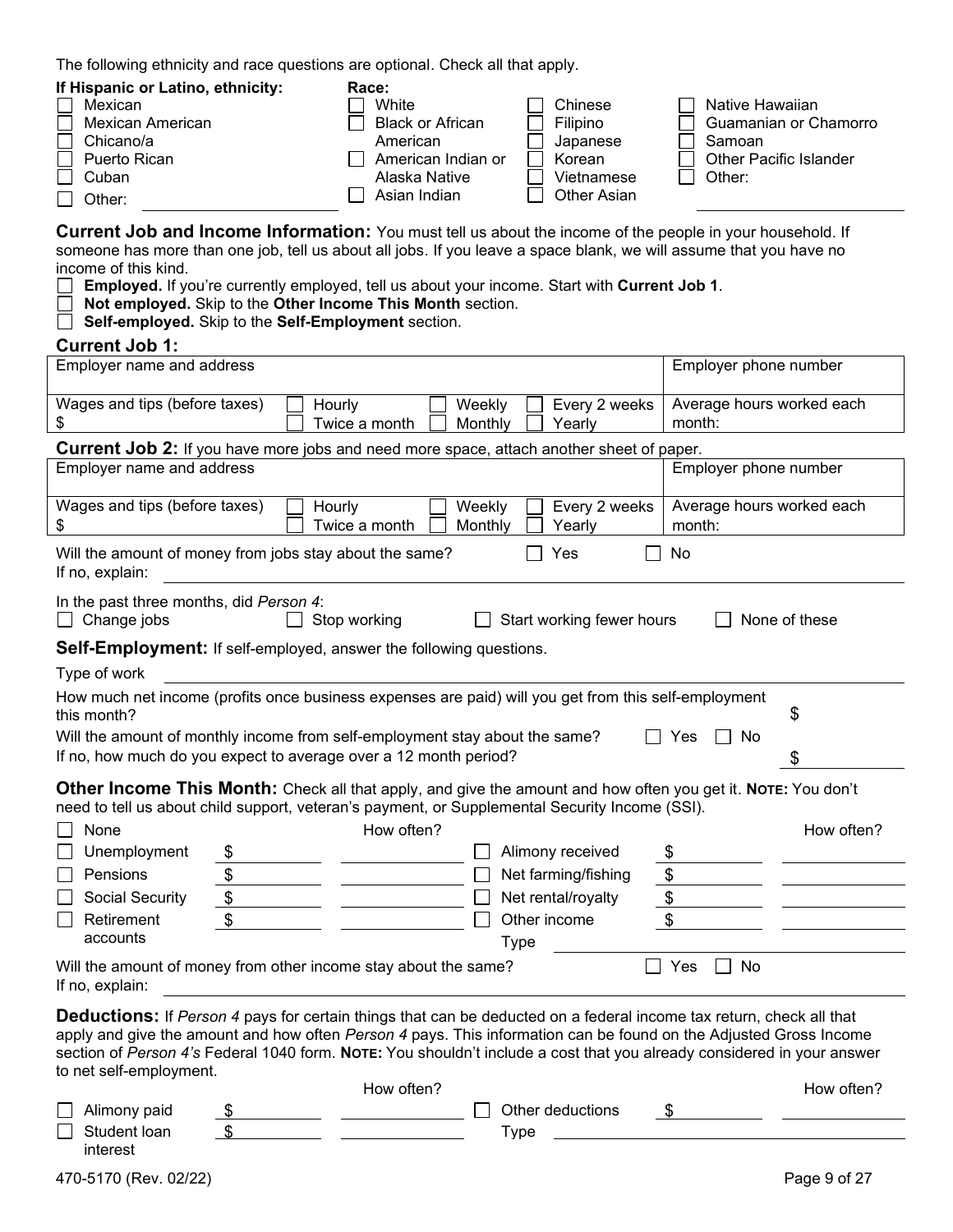# **Step 2. Person 5**

Complete Step 2 for your spouse or partner and children who live with you and anyone on your same federal income tax return if you file one. See Page 1 for more information about who to include. If you don't file a tax return, remember to still add family members who live with you.

| First name, middle name, last name, and suffix |                        | Relationship to you?         |
|------------------------------------------------|------------------------|------------------------------|
| Date of birth (mm/dd/yyyy)                     | Female<br>Male<br>Sex: | Social Security Number (SSN) |

**We need your SSN if you want health coverage and have a SSN.** Providing your SSN can be helpful if you don't want health coverage too since it can speed up the application process.

 $\Box$  Yes  $\Box$  No Does *Person 5* live at the same address as you? **If no**, list address:

### **Does** *Person 5* **plan to file a federal income tax return THIS YEAR?**

(You can still apply for health insurance even if you don't file a federal income tax return.)

|            |                    | $\Box$ No. If no, skip to question 3.<br>Yes. If yes, please answer questions 1-3.                                                                                                                        |
|------------|--------------------|-----------------------------------------------------------------------------------------------------------------------------------------------------------------------------------------------------------|
| Yes        | No<br>$\mathsf{L}$ | 1. Will Person 5 file jointly with a spouse?                                                                                                                                                              |
|            |                    | If yes, name of spouse:                                                                                                                                                                                   |
| $\Box$ Yes | No                 | 2. Will Person 5 claim any dependents on Person 5's tax                                                                                                                                                   |
|            |                    | return? If yes, list names of dependents:                                                                                                                                                                 |
| $\Box$ Yes | No                 | 3. Will Person 5 be claimed as a dependent on someone's                                                                                                                                                   |
|            |                    | tax return? If yes, list the name of the tax filer:<br>How is Person 5 related to the tax filer?                                                                                                          |
| Yes        | No                 | Is Person 5 pregnant? If yes, how many babies are expected                                                                                                                                                |
|            |                    | during this pregnancy? What is the due date?                                                                                                                                                              |
| Yes        | No                 | Is Person 5 currently incarcerated?                                                                                                                                                                       |
| Yes        | No                 | Is Person 5 currently assigned to a work release program?                                                                                                                                                 |
|            |                    | If yes, what is the start date?                                                                                                                                                                           |
|            |                    | Does Person 5 need health coverage?                                                                                                                                                                       |
|            |                    | (Even if they have insurance, there might be a program with better coverage or lower costs.)                                                                                                              |
|            |                    | Yes. If yes, answer all the questions below.<br>$\Box$<br>No. If no, skip to the income questions on page 11. Leave                                                                                       |
|            |                    | the rest of this page blank.                                                                                                                                                                              |
| Yes        | No                 | Does Person 5 have a physical, mental, or emotional health condition that causes limitations in<br>activities (like bathing, dressing, daily chores, etc.) or live in a medical facility or nursing home? |
| Yes        | No                 | Is Person 5 a U.S. citizen or U.S. national?                                                                                                                                                              |
| Yes        | No                 | If Person 5 isn't a U.S. citizen or U.S. national, does Person 5 have eligible immigration status?                                                                                                        |
|            |                    | If yes, fill in their document type and ID number below.                                                                                                                                                  |
|            |                    | Document type:<br>Document ID number:                                                                                                                                                                     |
| Yes        | No                 | Has Person 5 lived in the U.S. since before August 22, 1996?                                                                                                                                              |
| Yes        | No                 | Is Person 5 or their spouse or parent an honorably discharged veteran or an active-duty member in<br>the U.S. military?                                                                                   |
| Yes        | No                 | Is Person 5 a resident of lowa?                                                                                                                                                                           |
| Yes        | No                 | Does Person 5 need help paying for medical bills from the last three calendar months? If you                                                                                                              |
|            |                    | answer yes and this person falls into a category that allows for retroactive approval, we will<br>determine if this person is eligible for coverage during those months.                                  |
| Yes        | No                 | Is Person 5 an adult who is a main person taking care of a child under the age of 19 living in the<br>home?                                                                                               |

■ Yes ■ No Was *Person 5* in foster care at age 18 or older?

|  |  | $\vert$ Yes $\Box$ No If Person 5 is under age 19, do you want help with child support? |
|--|--|-----------------------------------------------------------------------------------------|
|--|--|-----------------------------------------------------------------------------------------|

### **Please answer the following questions if** *Person 5* **is 22 or younger:**

| $\Box$ Yes | l I No |                   | Did Person 5 have insurance through a job and lose it within the past three months? |  |
|------------|--------|-------------------|-------------------------------------------------------------------------------------|--|
|            |        | If yes, end date: | Reason insurance ended:                                                             |  |
|            |        |                   |                                                                                     |  |

□ Yes □ No Is *Person 5* a full-time student?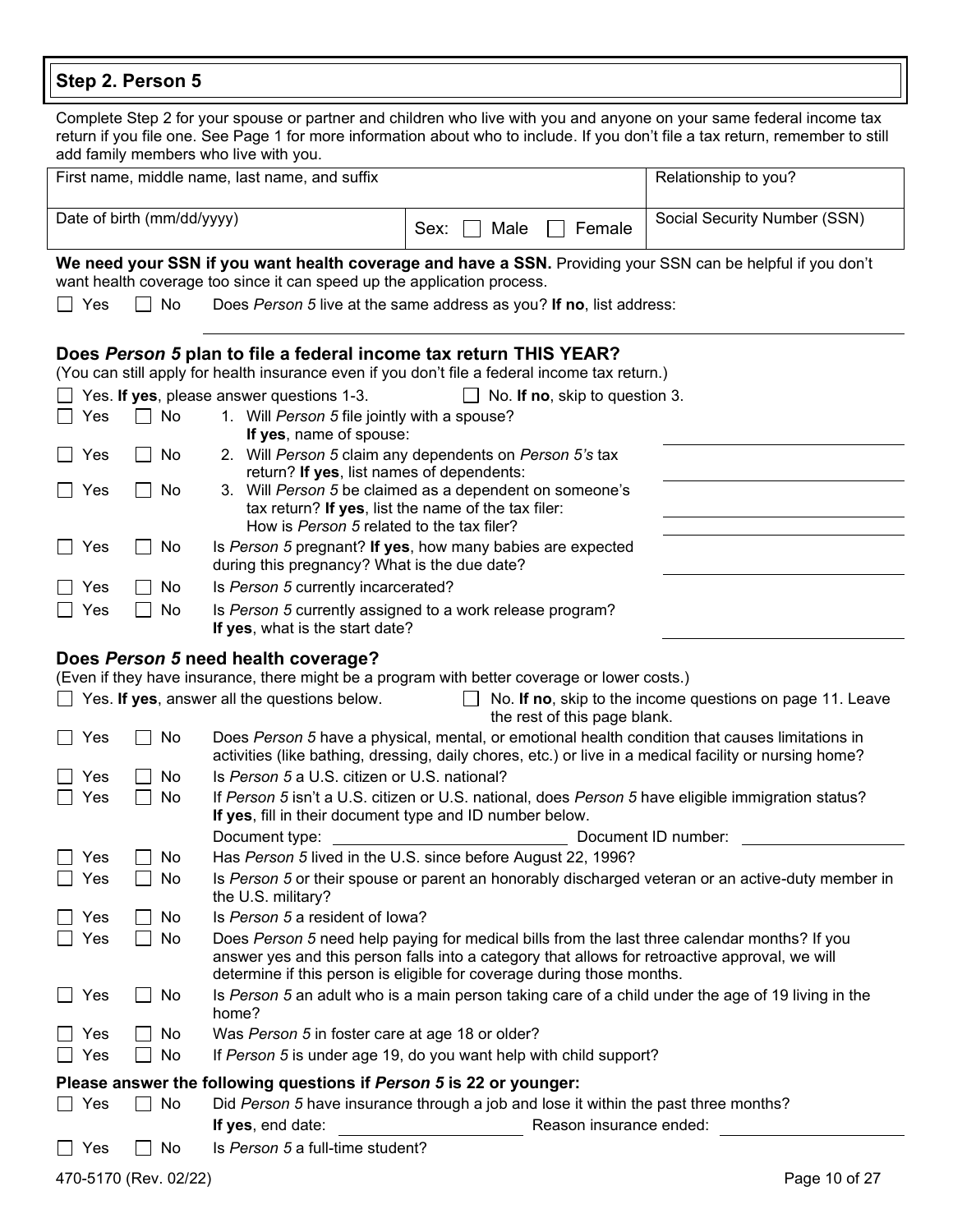The following ethnicity and race questions are optional. Check all that apply.

| If Hispanic or Latino, ethnicity: | Race:                   |                    |                               |
|-----------------------------------|-------------------------|--------------------|-------------------------------|
| Mexican                           | White                   | Chinese            | Native Hawaiian               |
| Mexican American                  | <b>Black or African</b> | Filipino           | Guamanian or Chamorro         |
| Chicano/a                         | American                | Japanese           | Samoan                        |
| Puerto Rican                      | American Indian or      | Korean             | <b>Other Pacific Islander</b> |
| Cuban                             | Alaska Native           | Vietnamese         | Other:                        |
| Other:                            | Asian Indian            | <b>Other Asian</b> |                               |

**Current Job and Income Information:** You must tell us about the income of the people in your household. If someone has more than one job, tell us about all jobs. If you leave a space blank, we will assume that you have no income of this kind.

- **Not employed.** Skip to the **Other Income This Month** section.
- **Self-employed.** Skip to the **Self-Employment** section.

### **Current Job 1:**

| GULIGIIL JOD T.                                                                                                                                                                                                                                                                                                                                                                                      |                                           |
|------------------------------------------------------------------------------------------------------------------------------------------------------------------------------------------------------------------------------------------------------------------------------------------------------------------------------------------------------------------------------------------------------|-------------------------------------------|
| Employer name and address                                                                                                                                                                                                                                                                                                                                                                            | Employer phone number                     |
| Wages and tips (before taxes)<br>Every 2 weeks<br>Hourly<br>Weekly<br>Twice a month<br>Monthly<br>Yearly<br>\$                                                                                                                                                                                                                                                                                       | Average hours worked each<br>month:       |
| <b>Current Job 2:</b> If you have more jobs and need more space, attach another sheet of paper.                                                                                                                                                                                                                                                                                                      |                                           |
| Employer name and address                                                                                                                                                                                                                                                                                                                                                                            | Employer phone number                     |
| Wages and tips (before taxes)<br>Hourly<br>Every 2 weeks<br>Weekly<br>Twice a month<br>Monthly<br>\$<br>Yearly                                                                                                                                                                                                                                                                                       | Average hours worked each<br>month:       |
| Will the amount of money from jobs stay about the same?<br>Yes<br>If no, explain:                                                                                                                                                                                                                                                                                                                    | No                                        |
| In the past three months, did Person 5:<br>Stop working<br>Change jobs<br>Start working fewer hours                                                                                                                                                                                                                                                                                                  | None of these                             |
| <b>Self-Employment:</b> If self-employed, answer the following questions.<br>Type of work                                                                                                                                                                                                                                                                                                            |                                           |
| How much net income (profits once business expenses are paid) will you get from this self-employment<br>this month?<br>Will the amount of monthly income from self-employment stay about the same?<br>If no, how much do you expect to average over a 12 month period?                                                                                                                               | \$<br>Yes<br>No.                          |
| Other Income This Month: Check all that apply, and give the amount and how often you get it. NOTE: You don't<br>need to tell us about child support, veteran's payment, or Supplemental Security Income (SSI).                                                                                                                                                                                       |                                           |
| How often?<br>None                                                                                                                                                                                                                                                                                                                                                                                   | How often?                                |
| Unemployment<br>Alimony received<br>\$                                                                                                                                                                                                                                                                                                                                                               | \$                                        |
| \$<br>Pensions<br>Net farming/fishing                                                                                                                                                                                                                                                                                                                                                                | $\boldsymbol{\$}$                         |
| $\, \, \$$<br>Social Security<br>Net rental/royalty                                                                                                                                                                                                                                                                                                                                                  | $\, \, \raisebox{12pt}{$\scriptstyle \$}$ |
| \$<br>Retirement<br>Other income                                                                                                                                                                                                                                                                                                                                                                     | $\mathsf{\$}$                             |
| accounts<br><b>Type</b>                                                                                                                                                                                                                                                                                                                                                                              |                                           |
| Will the amount of money from other income stay about the same?<br>If no, explain:                                                                                                                                                                                                                                                                                                                   | Yes<br>No                                 |
| <b>Deductions:</b> If Person 5 pays for certain things that can be deducted on a federal income tax return, check all that<br>apply and give the amount and how often Person 5 pays. This information can be found on the Adjusted Gross Income<br>section of Person 5's Federal 1040 form. NOTE: You shouldn't include a cost that you already considered in your answer<br>to net self-employment. |                                           |
| How often?                                                                                                                                                                                                                                                                                                                                                                                           | How often?                                |

|              | ו וטאי טונ <del>כ</del> ווי | ו וטאי טונ <del>כ</del> ווי |
|--------------|-----------------------------|-----------------------------|
| Alimony paid | Other deductions            |                             |
| Student Ioan | Туре                        |                             |
| interest     |                             |                             |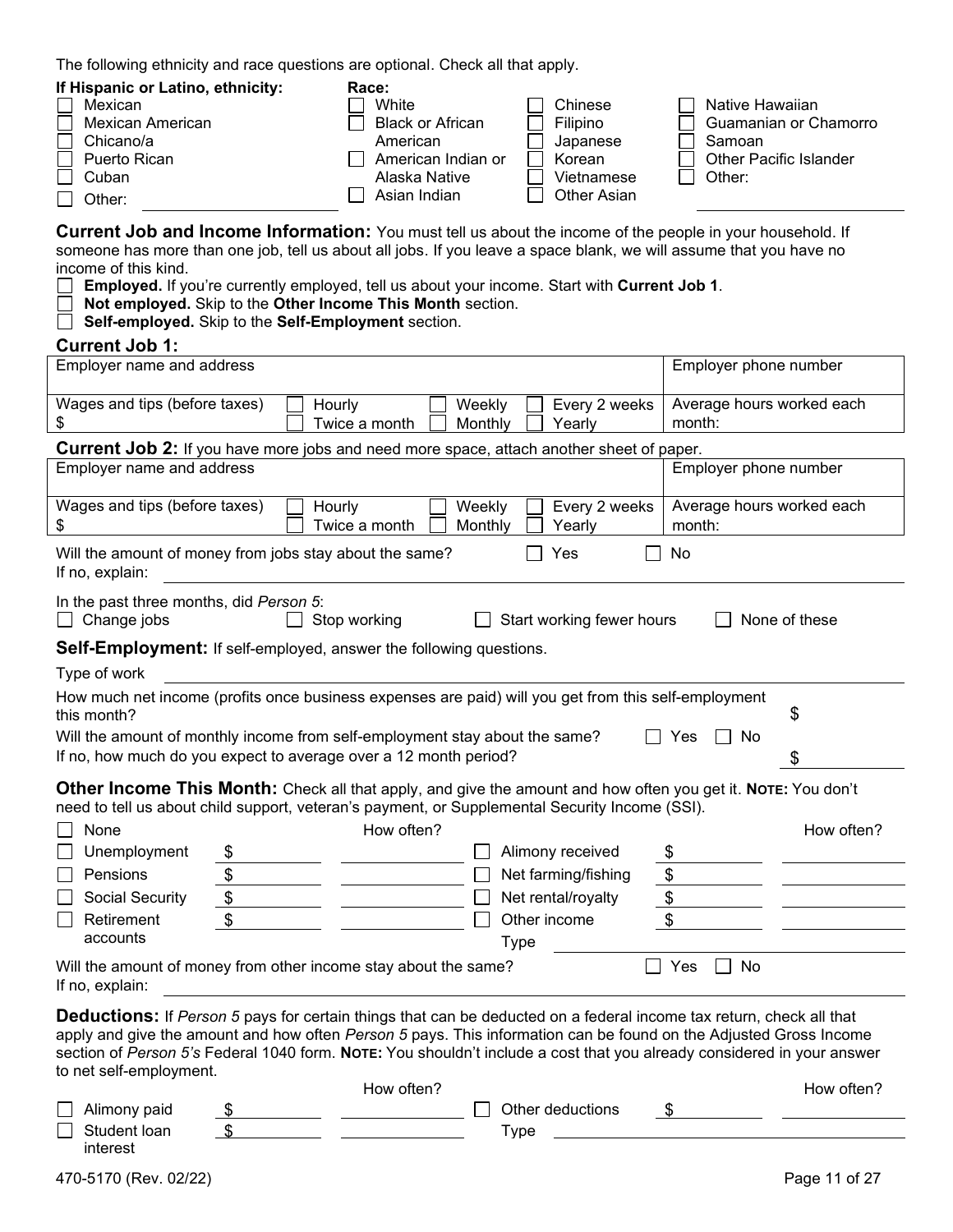# **Step 3. American Indian or Alaska Native (AI/AN) Family Members**

American Indians and Alaska Natives can get services from the Indian Health Services, tribal health programs, or urban Indian health programs. They also may not have to pay cost sharing and may get special monthly enrollment periods. Answer the following questions to make sure your family gets the most help possible.

**NOTE:** If you have more people to include, make a copy of this page and attach.

 $\Box$  Yes  $\Box$  No Are you or is anyone in your family an American Indian or Alaska Native? **If yes**, fill in the information below. **If no**, skip to Step 4.

**AI/AN Person 1: AI/AN Person 2:**

| Name (first, middle, last) |                                                                                                                                                                                       | Name (first, middle, last)                                                                                                                                                                         |                        |
|----------------------------|---------------------------------------------------------------------------------------------------------------------------------------------------------------------------------------|----------------------------------------------------------------------------------------------------------------------------------------------------------------------------------------------------|------------------------|
| <b>AI/AN Person 1:</b>     |                                                                                                                                                                                       |                                                                                                                                                                                                    | <b>AI/AN Person 2:</b> |
| No.<br>Yes                 | Member of a federally recognized tribe? If yes, tribe name:                                                                                                                           |                                                                                                                                                                                                    | No.<br>Yes             |
| No.<br>Yes                 | Has this person ever gotten a service from the Indian Health Service, a<br>tribal health program, or urban Indian health program or through a<br>referral from one of these programs? | No<br>Yes                                                                                                                                                                                          |                        |
| No.<br>Yes                 | If no, is this person eligible to get any of these services?                                                                                                                          | <b>No</b><br>Yes                                                                                                                                                                                   |                        |
|                            | Certain money received may not be counted for Medicaid or the                                                                                                                         | \$                                                                                                                                                                                                 |                        |
| How often?                 | these sources:                                                                                                                                                                        | Children's Health Insurance Program (CHIP). List any income (amount<br>and how often) reported on your application that includes money from                                                        | How often?             |
|                            | $\bullet$<br>usage rights, leases, or royalties.                                                                                                                                      | Per capita payments from a tribe that come from natural resources,                                                                                                                                 |                        |
|                            | $\bullet$<br>reservations).                                                                                                                                                           | Payments from natural resources, farming, ranching, fishing, leases,<br>or royalties from land designated as Indian trust land by the<br>Department of Interior (including reservations and former |                        |

• Money from selling things that have cultural significance.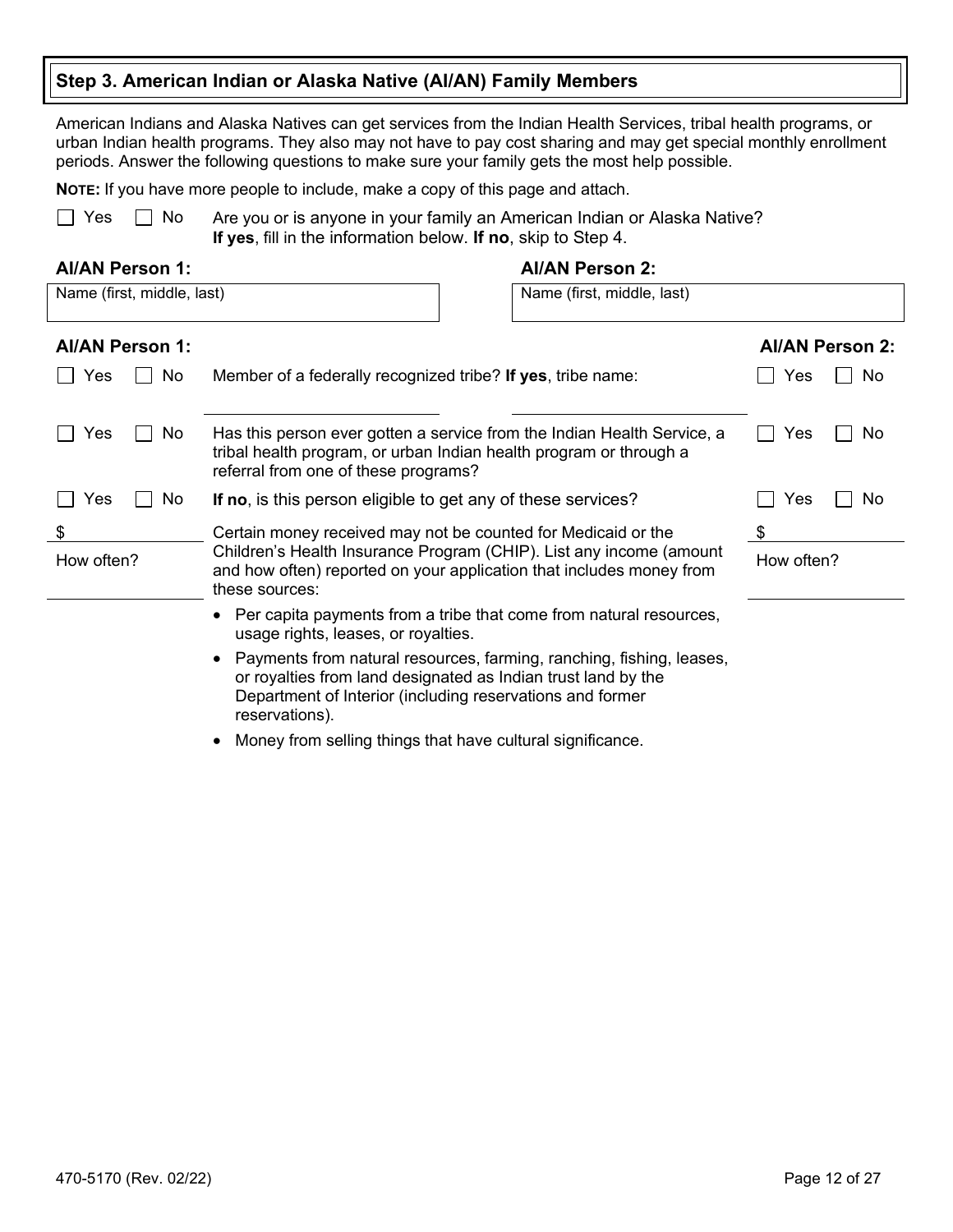# **Step 4. Your Family's Health Coverage**

|     |     | Answer these questions for anyone who needs health coverage.                                                 |                                                                                                |
|-----|-----|--------------------------------------------------------------------------------------------------------------|------------------------------------------------------------------------------------------------|
| Yes | No  | coverage and write the persons' names next to the coverage they have.                                        | Is anyone enrolled in health coverage now from the following? If yes, check the type of        |
|     |     | Medicaid                                                                                                     |                                                                                                |
|     |     | <b>CHIP</b>                                                                                                  |                                                                                                |
|     |     | Medicare                                                                                                     |                                                                                                |
|     |     | TRICARE (Don't check if you<br>have direct care or Line of Duty)                                             |                                                                                                |
|     |     | VA health care programs                                                                                      |                                                                                                |
|     |     | Peace Corps                                                                                                  |                                                                                                |
|     |     | <b>Employer Insurance</b>                                                                                    |                                                                                                |
|     |     | Name of health insurance                                                                                     |                                                                                                |
|     |     | Policy number                                                                                                |                                                                                                |
|     |     | Is this COBRA coverage?                                                                                      | No<br>Yes                                                                                      |
|     |     | Is this a retiree health plan?                                                                               | No<br>Yes                                                                                      |
|     |     | Other                                                                                                        |                                                                                                |
|     |     | Name of health insurance                                                                                     |                                                                                                |
|     |     | Policy number                                                                                                |                                                                                                |
|     |     | Is this a limited-benefit plan (like a school accident policy?)                                              | No<br>Yes                                                                                      |
| Yes | No  | Has anyone moved in or out of your home in the past three months?<br>If yes, answer the following questions. |                                                                                                |
|     |     | Name                                                                                                         |                                                                                                |
|     |     | Date of birth (mm/dd/yyyy)                                                                                   |                                                                                                |
|     |     | Social Security Number (SSN)                                                                                 |                                                                                                |
|     |     | Relationship to you?                                                                                         |                                                                                                |
|     |     | Date moved in?                                                                                               |                                                                                                |
|     |     | Date moved out?                                                                                              |                                                                                                |
| Yes | No  | coverage is from someone else's job, such as a parent or spouse.                                             | Is anyone listed on this application offered health coverage from a job? Check yes even if the |
|     |     | If yes, answer the following question and the questions in Step 5.                                           |                                                                                                |
|     |     | If no, skip to Step 6.                                                                                       |                                                                                                |
| Yes | No. | Is this a state employee benefit plan?                                                                       |                                                                                                |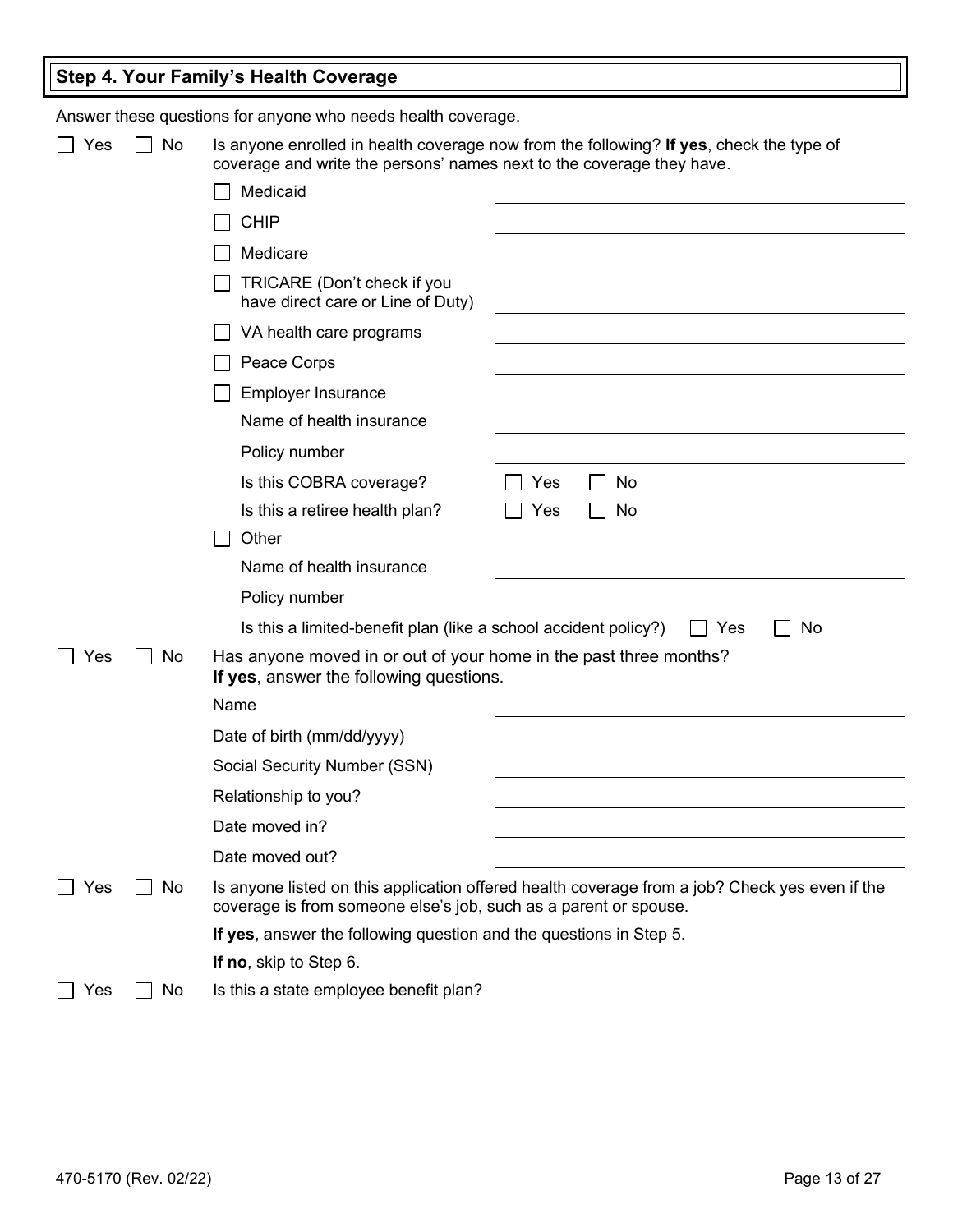# **Step 5. Health Coverage from Jobs**

You **don't** need to answer these questions unless someone in the household is eligible for health coverage from a job. Attach a copy of this page for each job that offers coverage. Tell us about the **job** that offers coverage.

### **Employee Information.** The **employee** needs to fill out this section.

| Employee name (first, middle, last) | Social security number |
|-------------------------------------|------------------------|
|                                     |                        |

### **Employer Information.** Ask the **employer** for this information.

| Employer name |                                                                                                                                                                                                                                                                   |                                                                                                                                                                                           | Employer identification number (EIN) |                     |  |
|---------------|-------------------------------------------------------------------------------------------------------------------------------------------------------------------------------------------------------------------------------------------------------------------|-------------------------------------------------------------------------------------------------------------------------------------------------------------------------------------------|--------------------------------------|---------------------|--|
|               |                                                                                                                                                                                                                                                                   | Employer address (the Marketplace will send notices to this address)                                                                                                                      | Employer phone number                |                     |  |
| City          |                                                                                                                                                                                                                                                                   |                                                                                                                                                                                           | <b>State</b>                         | ZIP code            |  |
|               |                                                                                                                                                                                                                                                                   | Who can we contact about employee health coverage at this job?                                                                                                                            |                                      |                     |  |
|               |                                                                                                                                                                                                                                                                   | Phone number (if difference from above)                                                                                                                                                   | Email address                        |                     |  |
| Yes           | No                                                                                                                                                                                                                                                                | Are you currently eligible for coverage offered by this employer, or will you become eligible in<br>the next three months? If yes, fill out the information below. If no, skip to Step 6. |                                      |                     |  |
|               |                                                                                                                                                                                                                                                                   | If you're in a waiting or probationary period, when can you enroll in coverage?                                                                                                           |                                      |                     |  |
|               |                                                                                                                                                                                                                                                                   | List the names of anyone else who is eligible for coverage from this job.                                                                                                                 |                                      |                     |  |
|               |                                                                                                                                                                                                                                                                   | <b>Health Plan.</b> Tell us about the <b>health plan</b> offered by this employer.                                                                                                        |                                      |                     |  |
| Yes           | No                                                                                                                                                                                                                                                                | Does the employer offer a health plan that covers an employee's spouse or dependent?                                                                                                      |                                      |                     |  |
|               |                                                                                                                                                                                                                                                                   | Spouse<br>If yes, which people?                                                                                                                                                           | Dependents                           |                     |  |
| Yes           | No                                                                                                                                                                                                                                                                | Does the employer offer a health plan that meets the minimum value standard*?                                                                                                             |                                      |                     |  |
|               | For the lowest-cost plan that meets the minimum value standard* offered only to the<br>employee (don't include family plans):                                                                                                                                     |                                                                                                                                                                                           |                                      |                     |  |
|               | If the employer has wellness programs, provide the premium that the employee would pay if<br>the employee received the maximum discount for any tobacco cessation programs, and did<br>not receive any other discounts based on wellness programs.                |                                                                                                                                                                                           |                                      |                     |  |
|               |                                                                                                                                                                                                                                                                   | How much would the employee have to pay in premiums for this plan?                                                                                                                        |                                      | \$                  |  |
|               | How often?<br>Weekly<br>Every two weeks<br>Twice a month<br>Once a month<br>Quarterly<br>Yearly                                                                                                                                                                   |                                                                                                                                                                                           |                                      |                     |  |
|               | * An employer-sponsored health plan meets the "minimum value standard" if the plan's share<br>of the total allowed benefit costs covered by the plan is no less than 60 percent of such<br>costs. (Section 36B(c)(2)(C)(ii) of the Internal Revenue Code of 1986) |                                                                                                                                                                                           |                                      |                     |  |
|               | <b>Employer Changes.</b> What change will the employer make for the new plan year (if known)?                                                                                                                                                                     |                                                                                                                                                                                           |                                      |                     |  |
|               |                                                                                                                                                                                                                                                                   | Employer won't offer health coverage                                                                                                                                                      |                                      |                     |  |
|               | Employer will start offering health coverage to employees or change the premium for the lowest-cost plan<br>available only to the employee that meets the minimum value standard. (Premium should reflect discount for<br>wellness programs.)                     |                                                                                                                                                                                           |                                      |                     |  |
|               |                                                                                                                                                                                                                                                                   | How much will the employee have to pay in premiums for that plan?                                                                                                                         |                                      | \$                  |  |
|               |                                                                                                                                                                                                                                                                   | How often? Weekly<br>Every two weeks                                                                                                                                                      | Twice a month                        | Quarterly<br>Yearly |  |
|               | Date of change:                                                                                                                                                                                                                                                   |                                                                                                                                                                                           |                                      |                     |  |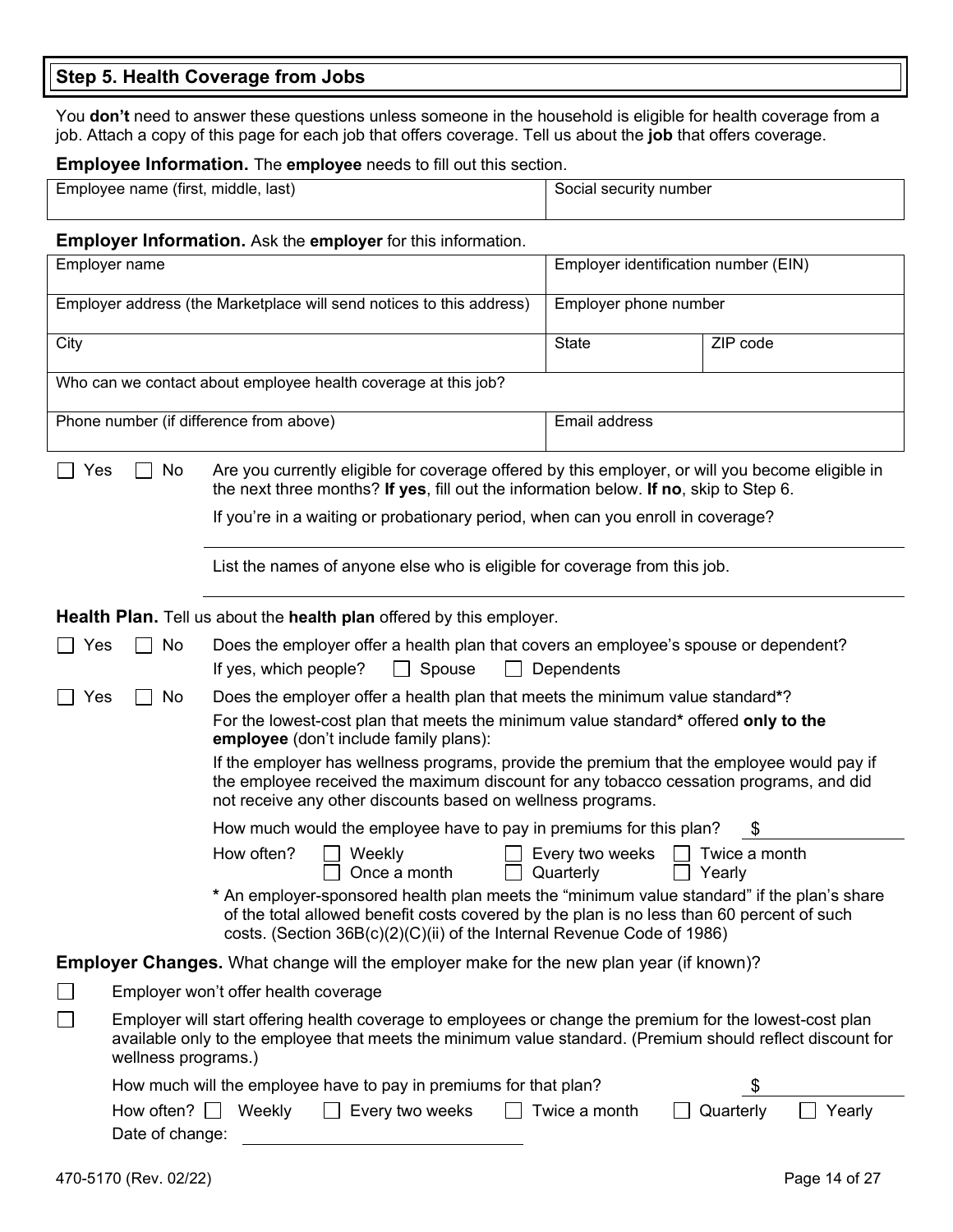# **Step 6. Assistance with Completing this Application**

### **You can choose an authorized representative.**

You can give a trusted person permission to talk about this application with us, see your information, and act for you on matters related to this application, including getting information about your application and signing your application on your behalf. This person is called an "authorized representative." If you ever need to change your authorized representative, let us know. If you're a legally appointed representative for someone on this application, submit proof with the application.

| Name of authorized representative (first name, middle name, last name) |       |                           |
|------------------------------------------------------------------------|-------|---------------------------|
| Address                                                                |       | Apartment or suite number |
| City                                                                   | State | ZIP code                  |
| Phone number                                                           |       |                           |
| Organization name                                                      |       | ID number (if applicable) |

By signing, you allow this person to sign your application, get official information about this application, and act for you on all future matters with this agency.

**NOTE:** Your signature here does not complete the application. You **must** sign and date on page 16 to complete this application.

| Your signature | Date (mm/dd/yyyy) |
|----------------|-------------------|
|                |                   |

### **For certified application counselors, navigators, agents, and brokers only.**

Complete this section if you're a certified application counselor, navigator, agent, or broker filing out this application for somebody else.

| Application start date (mm/dd/yyyy)            |                           |
|------------------------------------------------|---------------------------|
| First name, middle name, last name, and suffix |                           |
| Organization name                              | ID number (if applicable) |
|                                                |                           |

# **Step 7. Read and Sign this Application**

### **Renewal of coverage in future years**

To make it easier to determine eligibility for health coverage in future years, your income data, including information from tax returns, can be verified electronically. You can also change your mind and not allow the Department of Human Services to check this information.

Do you want this information to be verified in the future and used to automatically renew your eligibility?

| $\Box$ Yes, renew my eligibility automatically. |                                                                                     |  |  |
|-------------------------------------------------|-------------------------------------------------------------------------------------|--|--|
|                                                 | How long? $\Box$ 5 years $\Box$ 4 years $\Box$ 3 years $\Box$ 2 years $\Box$ 1 year |  |  |
|                                                 |                                                                                     |  |  |

 $\Box$  No, don't use my information from tax returns to renew my coverage.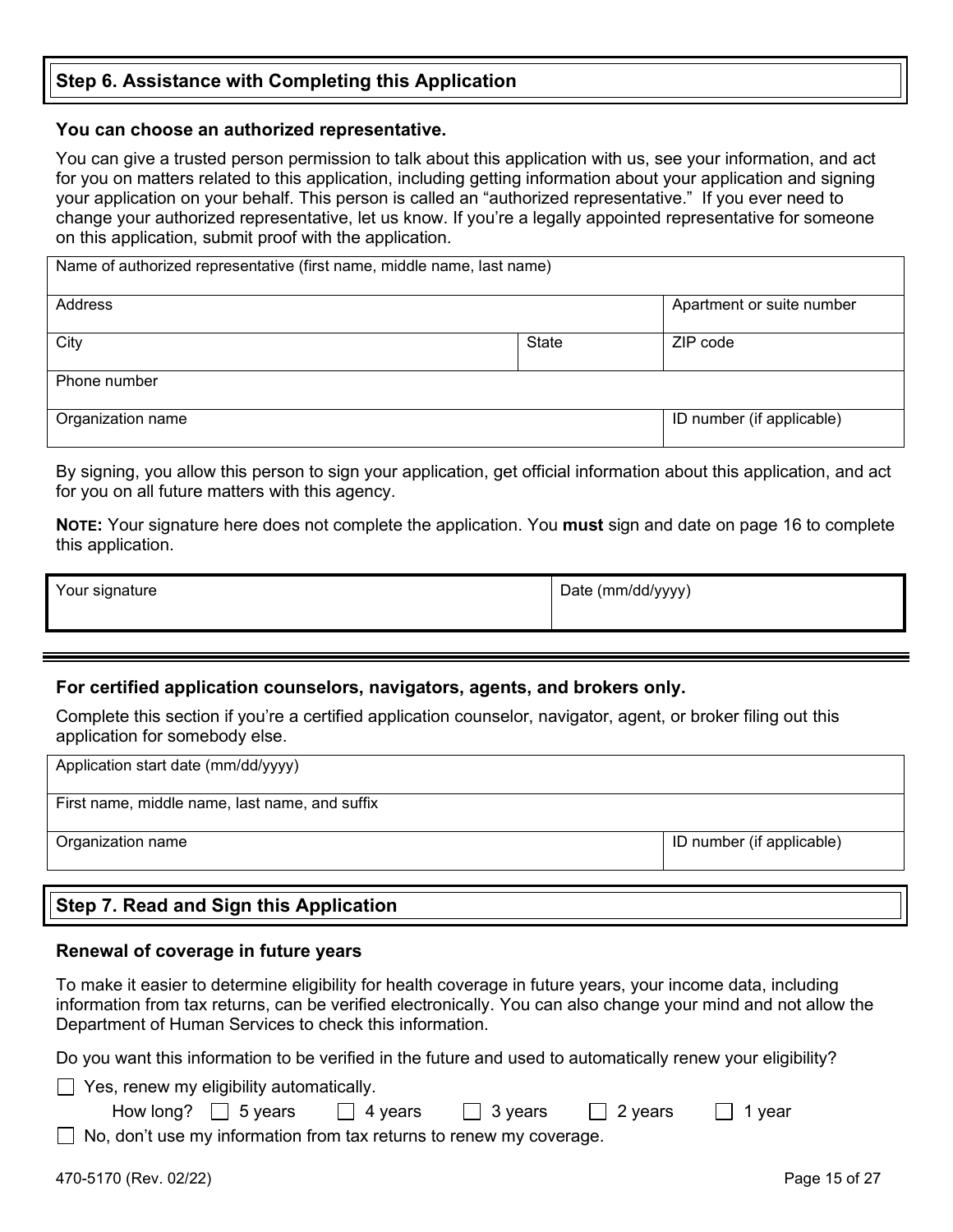### **Estate Recovery**

Federal law requires Iowa to have an estate recovery program. If you get Medicaid, you may be subject to estate recovery. This means any Medicaid funds used to pay for your healthcare, including the **full** monthly fee paid to a Managed Care Organization (MCO),including medical and dental, even if the plan did not pay for any services, will need to be paid back from your estate after your death. Estate recovery applies if you get Medicaid and are:

- Age 55 or older, or
- Are under age 55 and live in a medical facility and cannot reasonably be expected to return home.

For more information, call the Iowa Medicaid Estate Recovery Program at 1-877-463-7887 or go online to <http://dhs.iowa.gov/sites/default/files/Comm123.pdf> (English) or <http://dhs.iowa.gov/sites/default/files/Comm123S.pdf> (Spanish).

### **Sign this application**

The person who filled out Step 1 should sign this application. If you're an authorized representative, you may sign here as long as you have provided the information required in Step 6.

If I leave a question on this application blank, I am reporting that the question does not apply to me and all persons listed on this application.

I agree to allow my information to be used and retrieved from data sources, including an asset verification system database, for this application. I have consent for all people I will list on the application that allows their information to be retrieved and used from data sources for this application.

I acknowledge that I have read and agree to the contents of *Rights and Responsibilities*, Comm. 233. *Rights and Responsibilities*, Comm. 233 is pages 23 to 27 of this application.

By signing this application, I certify under penalty of perjury and false swearing that my answers are correct and complete to the best of my knowledge, including information provided about the citizenship or alien status for each household member applying for benefits. I know I may be subject to penalties under federal law if I provide false or untrue information.

### **I declare under penalty of perjury under the laws of the United States of America that the information contained in this statement of facts is true, correct, and complete.**

| Signature |
|-----------|
|-----------|

Date (mm/dd/yyyy)

# **Step 8. Mail the Completed Application**

Mail your signed application to:

Imaging Center 4 PO Box 2027 Cedar Rapids, Iowa 52406

If you want to register to vote, you can complete a voter registration form at: <http://sos.iowa.gov/elections/pdf/voteapp.pdf>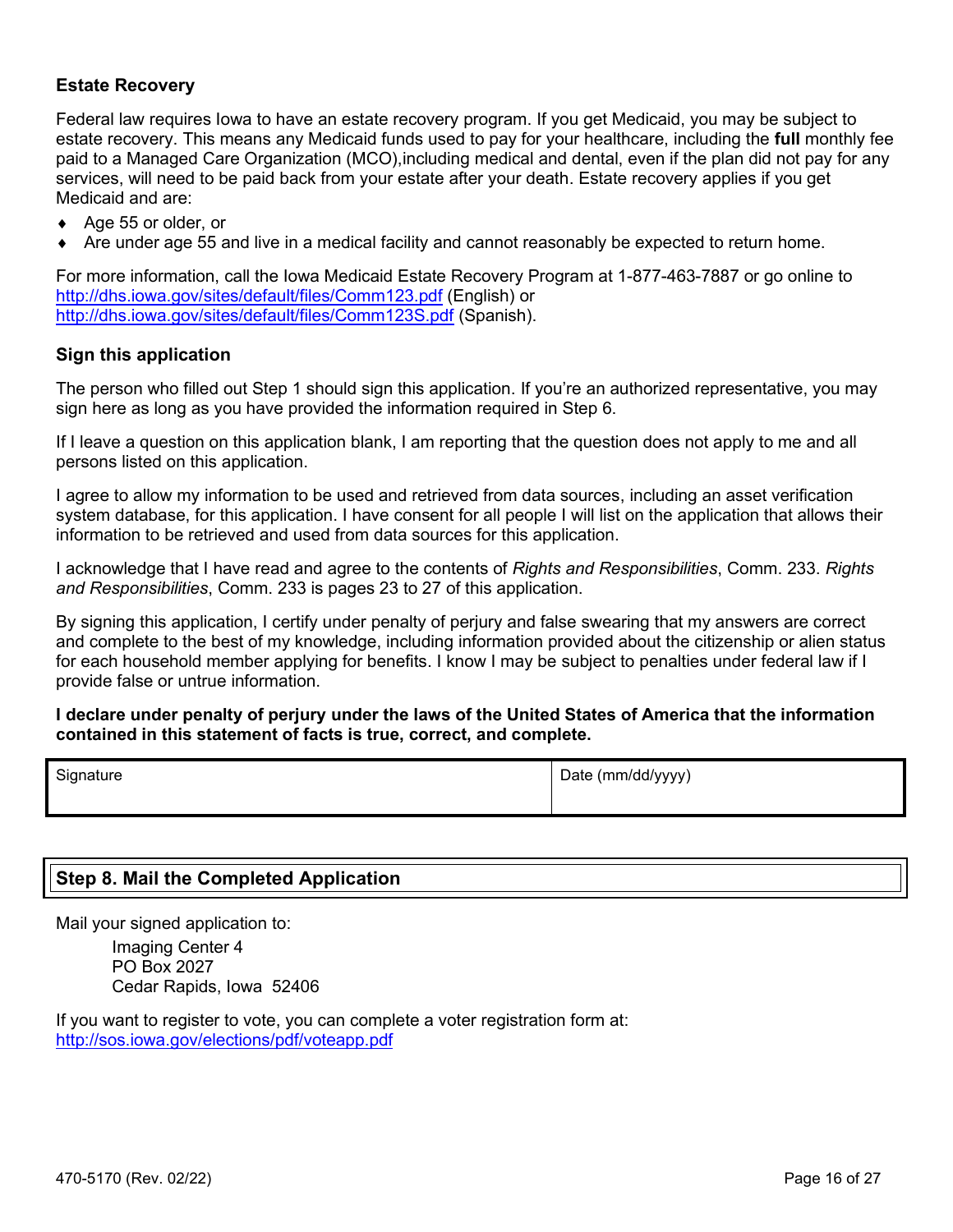

# **Appendix A for Health Coverage**

#### **Complete this section if you or someone in the household is aged (65 and older), blind, or disabled.**

| <b>Name of Person Requesting Services</b> | <b>Marital Status</b> | Date of Birth | <b>Social Security Number</b> |
|-------------------------------------------|-----------------------|---------------|-------------------------------|
|                                           |                       |               |                               |
|                                           |                       |               |                               |
|                                           |                       |               |                               |

Please indicate if you or someone in the household is in need of any of the following coverage:

 $\Box$  Help paying your facility costs (nursing facility, PMIC, skilled facility)

 $\Box$  Services to remain in your home (HCBS waivers, PACE)

□ Assistance paying Medicare premiums

State Supplementary Assistance (residential care facility, in-home health-related care, dependent person)

 $\Box$  Help paying for a hospital stay of 30 days or more.

 $\Box$  Other

#### **PLEASE PROVIDE VERIFICATION OF ALL ITEMS YOU MARK BELOW (copies, not originals)**

1. **Income** – Tell us about any additional sources of income for each individual in your household, such as child support, veteran's payments, Black Lung, Railroad, Supplemental Security Income (SSI), worker's compensation, interest, alimony, and dividends, etc.

| Name of Person with Income | <b>Income Type</b> | <b>Amount</b> | How often received? |
|----------------------------|--------------------|---------------|---------------------|
|                            |                    |               |                     |
|                            |                    |               |                     |
|                            |                    |               |                     |
|                            |                    |               |                     |
|                            |                    |               |                     |
|                            |                    |               |                     |
|                            |                    |               |                     |
|                            |                    |               |                     |
|                            |                    |               |                     |
|                            |                    |               |                     |

2. **Resources** – Tell us about all resources for each individual in your household, including cash on-hand, checking and savings accounts, social security debit card, stocks, bonds, mutual funds, annuities, safe deposit box, 401ks, IRAs, CDs, etc.

| Name of Owner of Resource | <b>Resource Type</b> | <b>Name/Location of Financial Institution</b> | <b>Account</b> | <b>Current Value</b> |
|---------------------------|----------------------|-----------------------------------------------|----------------|----------------------|
|                           |                      |                                               |                |                      |
|                           |                      |                                               |                |                      |
|                           |                      |                                               |                |                      |
|                           |                      |                                               |                |                      |
|                           |                      |                                               |                |                      |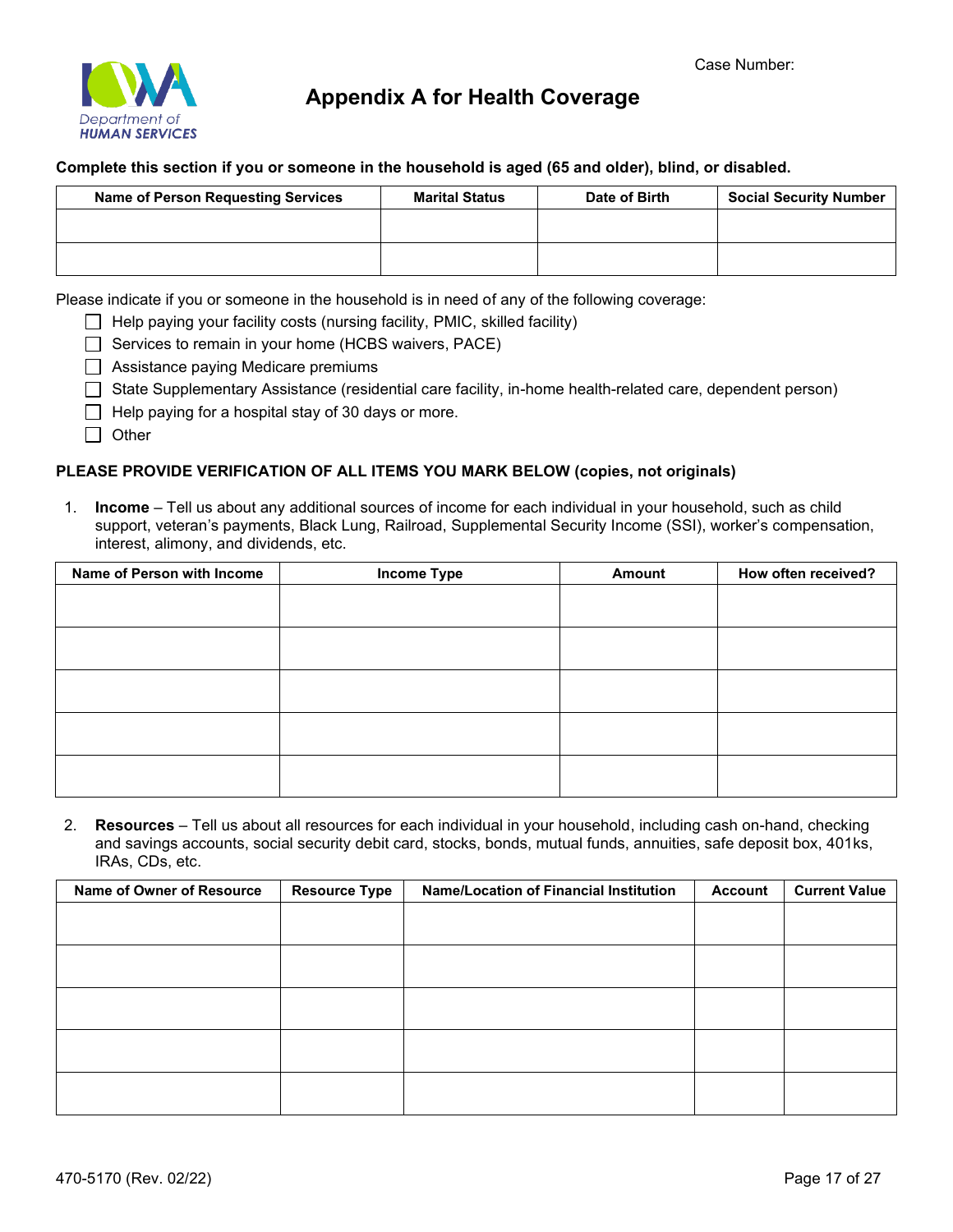3. **Motor Vehicles** – Tell us about all the vehicles owned for each individual in your household, even if the vehicle is not in working condition.

| Owner | Year/Make/Model | <b>Fair Market Value</b> | <b>Amount Owed</b> |
|-------|-----------------|--------------------------|--------------------|
|       |                 |                          |                    |
|       |                 |                          |                    |
|       |                 |                          |                    |
|       |                 |                          |                    |
|       |                 |                          |                    |
|       |                 |                          |                    |
|       |                 |                          |                    |
|       |                 |                          |                    |
|       |                 |                          |                    |
|       |                 |                          |                    |

4. **Unmet Medical Expenses** – Tell us about all medical expenses for each individual in your household not being reimbursed by a third party.

| Name of Person with Unmet<br><b>Medical Expenses</b> | <b>Type of Medical Expense</b> | Amount | How often incurred? |
|------------------------------------------------------|--------------------------------|--------|---------------------|
|                                                      |                                |        |                     |
|                                                      |                                |        |                     |
|                                                      |                                |        |                     |
|                                                      |                                |        |                     |

5. **Burial/Funeral** – Tell us about all burial plots, burial or funeral funds, or burial contracts for each individual in your household.

| Type | Location | How Many/<br>For Whom | <b>Current Value</b> |  |
|------|----------|-----------------------|----------------------|--|
|      |          |                       |                      |  |
|      |          |                       |                      |  |
|      |          |                       |                      |  |

6. **Life Insurance** – Tell us about all life insurance policies owned by each individual in your household.

| <b>Policy Owner</b> | <b>Company Name and Address</b> | Policy# |  |
|---------------------|---------------------------------|---------|--|
|                     |                                 |         |  |
|                     |                                 |         |  |
|                     |                                 |         |  |

Do you intend to use your life insurance for burial expenses?  $\Box$  Yes  $\Box$  No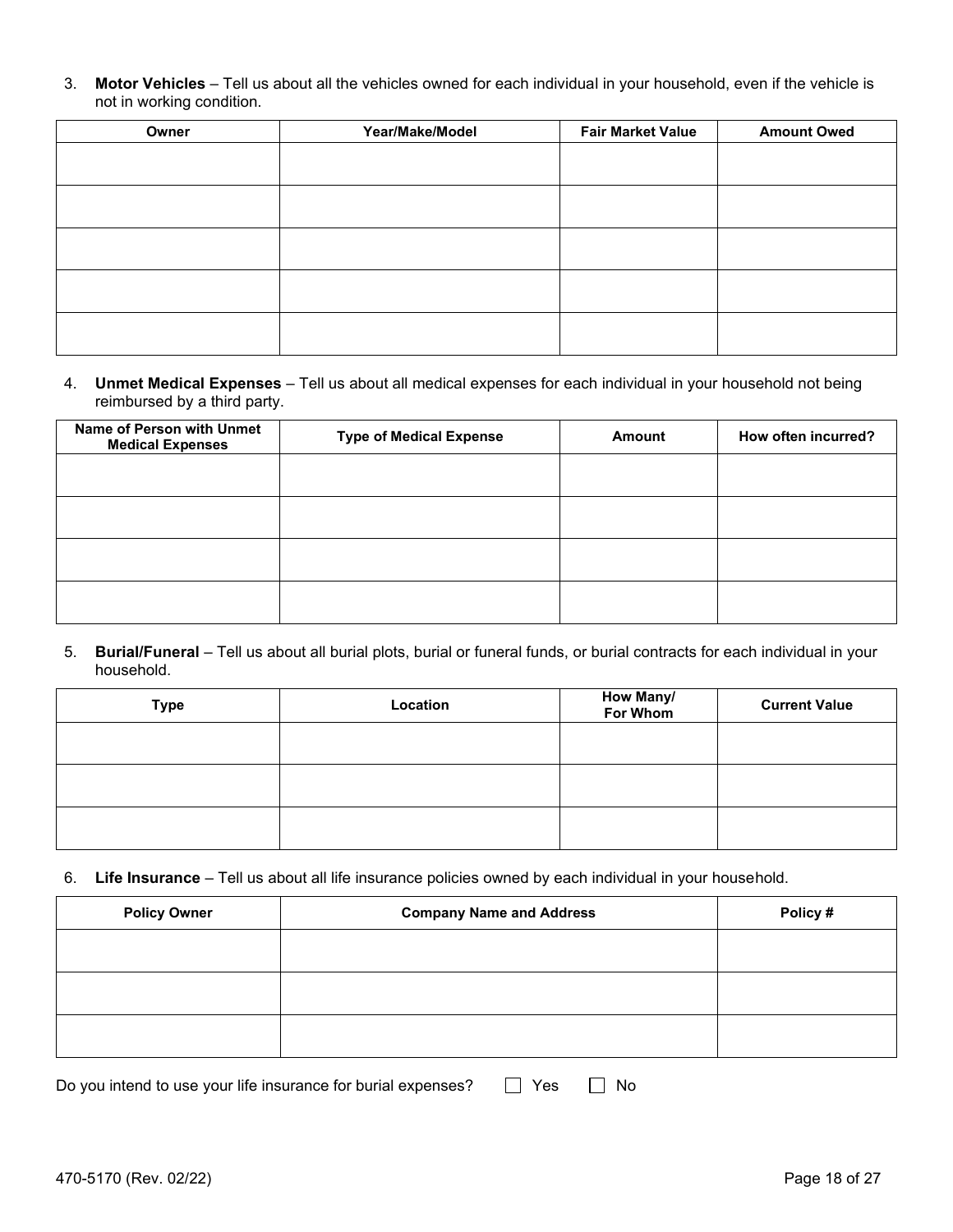7. **Property** – Tell us about all property for each individual in your household including homestead (the home you live in) and non-homestead (other property such as vacation home, rental home, vacant lots, buildings, etc.).

| <b>Property Owner</b><br><b>Property Address</b> |                                                                                                                                     |                                                                                                                      | <b>Property Value</b> |                  |
|--------------------------------------------------|-------------------------------------------------------------------------------------------------------------------------------------|----------------------------------------------------------------------------------------------------------------------|-----------------------|------------------|
|                                                  |                                                                                                                                     |                                                                                                                      |                       |                  |
|                                                  |                                                                                                                                     |                                                                                                                      |                       |                  |
|                                                  |                                                                                                                                     |                                                                                                                      |                       |                  |
| 8.                                               |                                                                                                                                     | Do you or anyone in your household have a life estate?                                                               | Yes                   | No               |
|                                                  | If yes, who:                                                                                                                        |                                                                                                                      |                       |                  |
| 9.                                               | Do you or anyone in your household have a trust?                                                                                    |                                                                                                                      |                       | No<br>Yes        |
|                                                  | If yes, who:                                                                                                                        | <u> 1980 - Andrea Barbara, poeta esperanto-poeta esperanto-poeta esperanto-poeta esperanto-poeta esperanto-poeta</u> |                       |                  |
| 10.                                              | Have you or anyone in your household not accepted an inheritance in the past five<br>years?                                         |                                                                                                                      |                       | Yes<br>No        |
|                                                  | If yes, who:                                                                                                                        |                                                                                                                      |                       |                  |
| 11.                                              | Have you or anyone in your household transferred, sold or given away resources for<br>less than their value in the past five years? |                                                                                                                      |                       | Yes<br>No        |
|                                                  | If yes, who/what:                                                                                                                   | <u> 1980 - Johann Barn, mars ann an t-Amhain Aonaich an t-Aonaich an t-Aonaich ann an t-Aonaich ann an t-Aonaich</u> |                       |                  |
|                                                  | Date this occurred:                                                                                                                 |                                                                                                                      |                       |                  |
| 12.                                              | T Yes<br>Does anyone applying for benefits live in a medical institution (nursing facility, hospital,<br>PMIC, etc.)?               |                                                                                                                      |                       | No               |
|                                                  | If yes, who:                                                                                                                        | Date of entry:                                                                                                       |                       |                  |
|                                                  | Name of facility:                                                                                                                   | Phone:                                                                                                               |                       |                  |
| 13.                                              |                                                                                                                                     | Do you or anyone in your household receive Long-Term Care insurance?                                                 | Yes                   | No               |
|                                                  | Name of company:                                                                                                                    |                                                                                                                      |                       |                  |
| 14.                                              | return home?                                                                                                                        | If you are currently living in a medical institution and own your home, do you intend to                             |                       | $\Box$ Yes<br>No |
| 15.                                              |                                                                                                                                     | Does anyone who is applying have a pending application for Social Security Disability?                               | $\Box$ Yes            | No               |
|                                                  | If yes, who:                                                                                                                        |                                                                                                                      |                       |                  |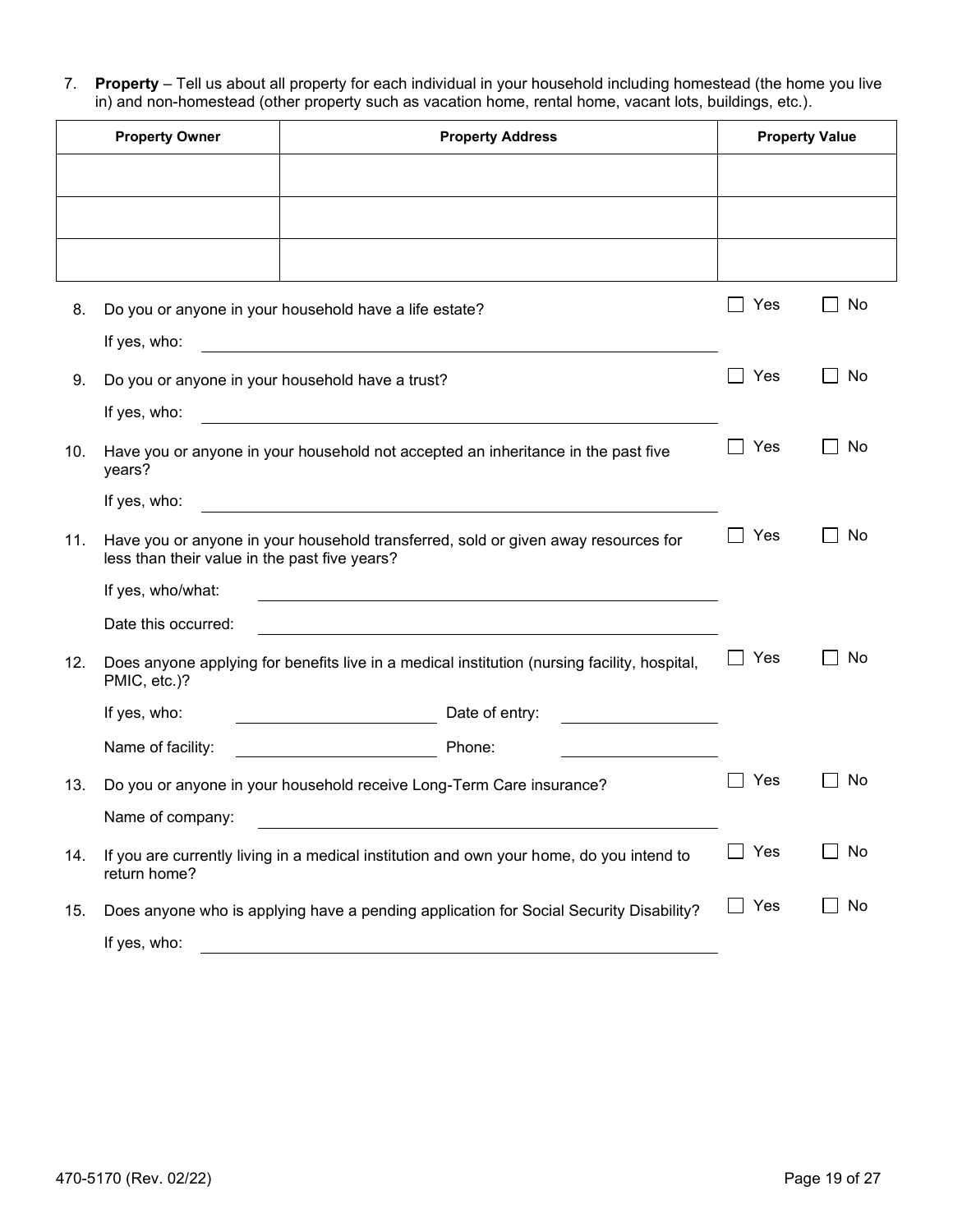**To speed up the processing of your application**, you may provide verification of the following with your application. If verification is not submitted with the application, you may receive a letter indicating what we need before we can process your application.

For anyone who is applying and is not a U.S. citizen:

### • **Immigration status**

Proof can be an alien identification card (green card, I-551, I-94), visa, passport, or documents from Immigration Services

Send verification for those individuals who are:

### • **Working**

Pay stubs from the last 30 days or a written statement of earnings from your employer if you do not have pay stubs.

### • **Self-employed**

Most recent income tax returns and all related schedules or business records if taxes are not filed.

### • **Getting other income**

(This includes child support, veteran's payments, Black Lung, Railroad, worker's compensation, interest and dividends, cash received from friends or relatives, pension, etc.) A statement from the person or company that issues the income, copy of checks (showing gross income amount), award letter, tax forms, court order, or other documents from the last 30 days or most current received.

Send verification for anyone who is 19 or older for the last 90 days from the date you are completing the application:

### • **Bank accounts**

Recent bank statements or written statement from bank showing current balance or value of accounts.

### • **Property**

Property tax statement. Include documents showing amount owed against the property.

### • **Burial/funeral contracts**

Burial contract and statement of goods and services from the company or funeral home that holds the contract.

#### • **Other resources** Includes stocks, bonds, mutual funds, annuities, safe deposit box, 401ks, IRAs, CDs, vehicles, etc.

### • **Life insurance policies**

Face and cash value, bonds, annuities, trusts, stock ownership statements, or other documents showing value of asset. Include documents showing current loan balance owed against the asset.

### • **Unmet medical expenses**

Billing statements, pharmacy statements, medical transportation.

### *Send copies of proofs. Do not send original documents.*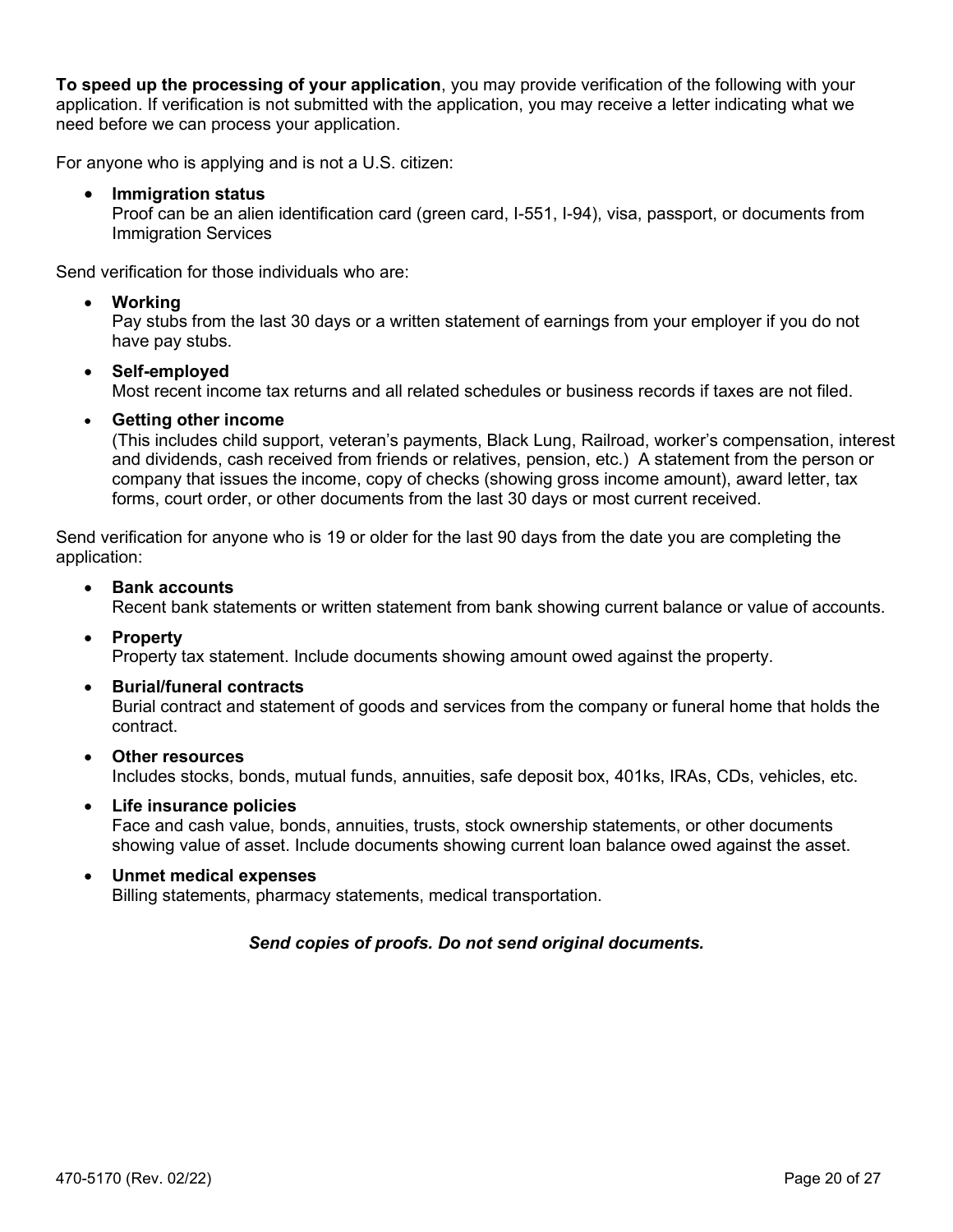# **Addendum to Application and Review Forms for Release of Information**

### **OPTIONAL Release of Information**

# *Help Us Help You!*

You do not have to sign this, but it will help us get information we need to help you, without having to get your signature on specific requests.

#### **You should know that:**

- We may need more information to decide if you can get assistance.
- If more information is needed from you, you will get a letter telling you what we need and the date you must get it to us.
- You are responsible to get the information or to ask us for help to get it.
- If you do not give us the information or ask for help by the due date, your application may be denied or your assistance may stop.
- We may be able to use the release below to get the information we need. **But you still have to provide information we request or ask us for help.**
- We may attach a copy of this release to a form that asks other people or organizations (like your employer) for specific information needed about you or others in your household.

#### **Print and sign your name below to give us permission to get needed information.**

|  | <b>RELEASE OF INFORMATION</b> |
|--|-------------------------------|

I hereby authorize any person or organization to give the Iowa Department of Human Services requested information about me or other members of my household.

 $\mathcal{L}_\text{max}$  , and the contribution of the contribution of the contribution of the contribution of the contribution of the contribution of the contribution of the contribution of the contribution of the contribution of t

A copy of this release is as valid as the original.

This release does not apply to protected health information.

This release is good for 12 months from the date signed.

 $\mathcal{L}_\text{max}$  , and the contribution of the contribution of the contribution of the contribution of the contribution of the contribution of the contribution of the contribution of the contribution of the contribution of t

 $\mathcal{L}_\text{max}$  , where  $\mathcal{L}_\text{max}$  is the set of the set of the set of the set of the set of the set of the set of the set of the set of the set of the set of the set of the set of the set of the set of the set of the se

Your Name (please print clearly) Other Adult Name (please print clearly)

Signature or Mark Signature or Mark

Date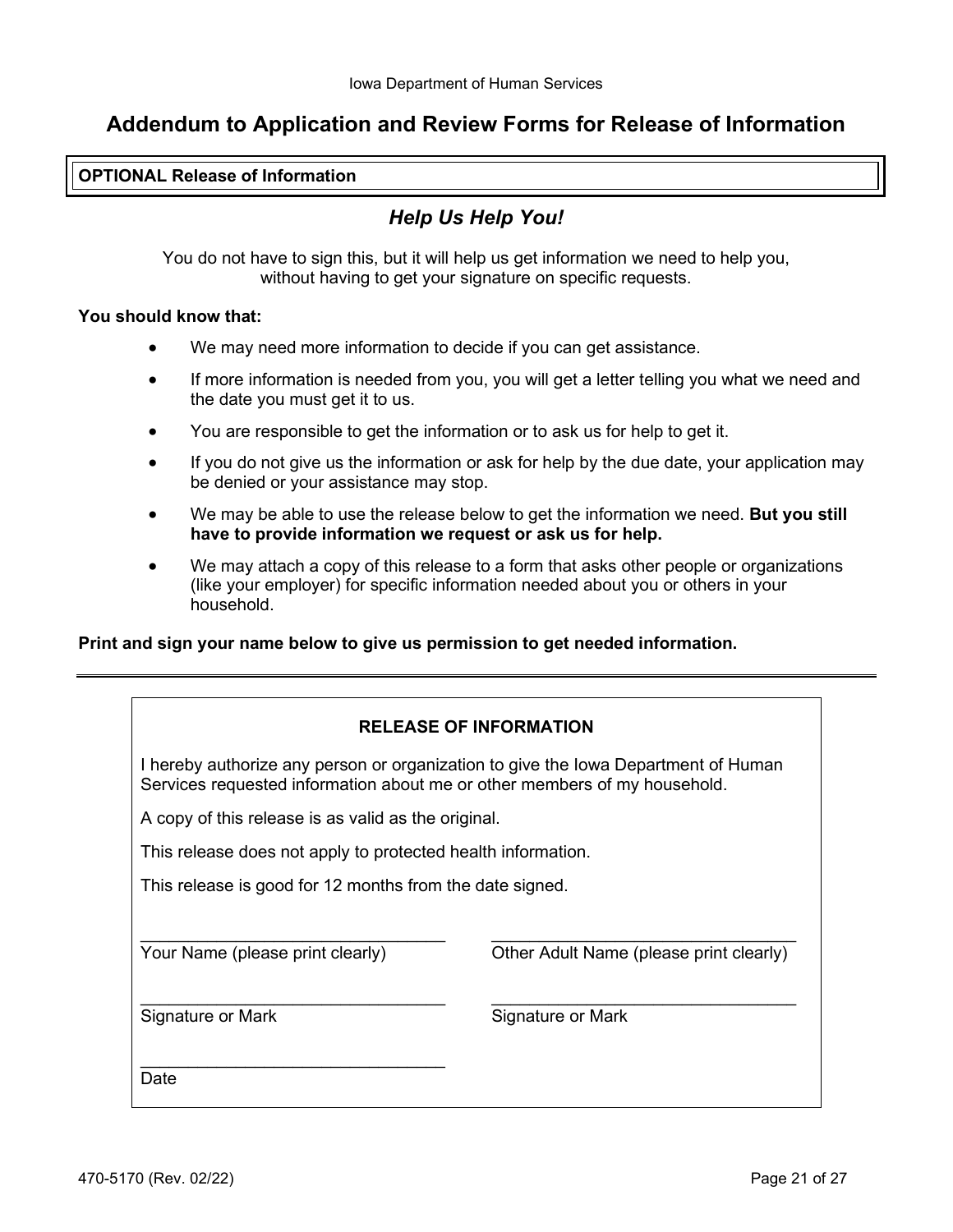This page intentionally left blank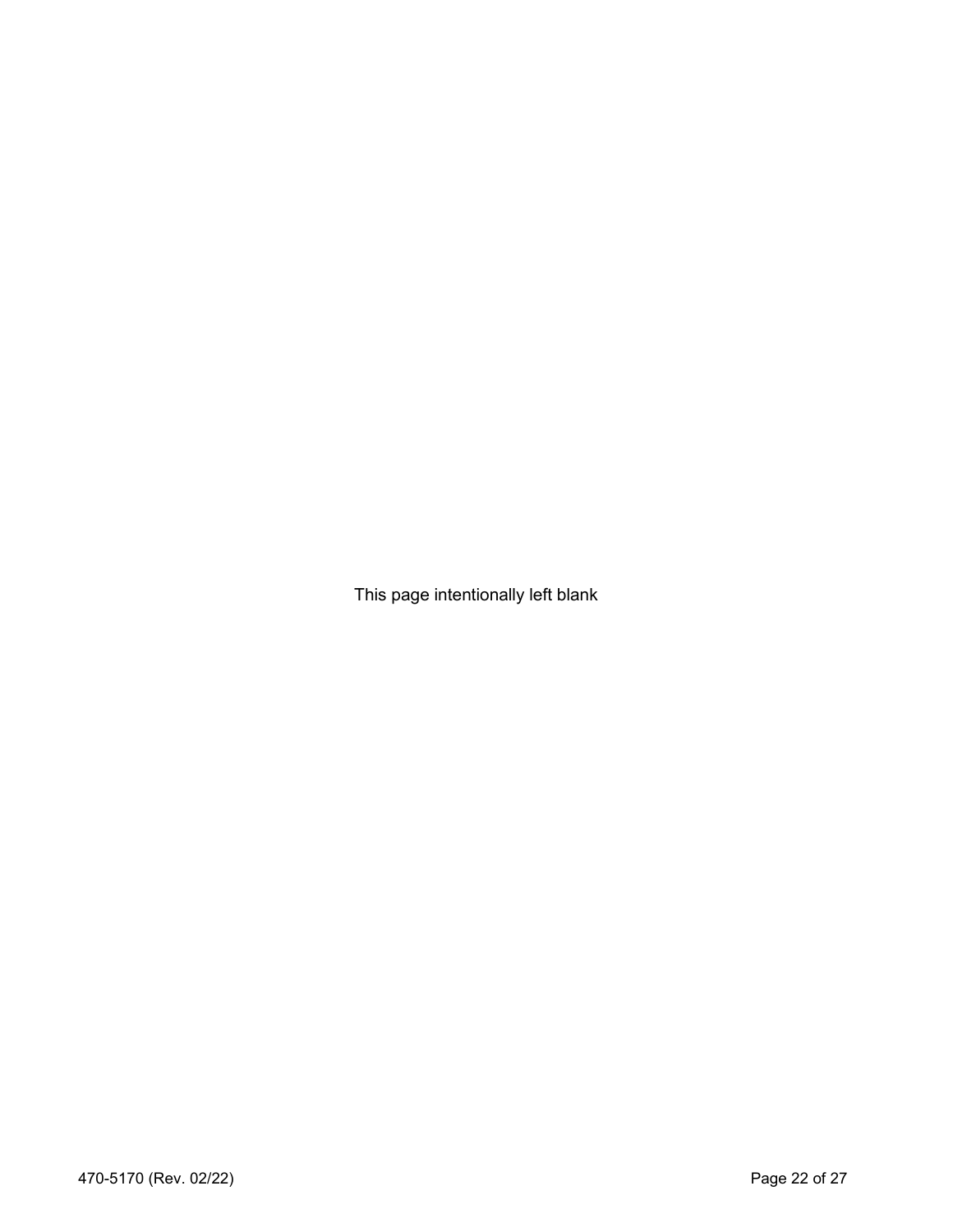

# **Please keep this page for your information.**

# **Rights and Responsibilities**

When you get Medicaid from the Department of Human Services (DHS), you have the following rights and responsibilities.

Note: "Medicaid" on this form means any DHS medical assistance program including Medicaid, Healthy and Well Kids in Iowa (Hawki), Iowa Health and Wellness Program (IHAWP), State Supplementary Assistance (SSA), and Refugee Medical Assistance (RMA).

# **What Are My Rights?**

You have the right to:

- $\leftrightarrow$  Apply for any program.
- File an application online, by phone, by mail, by fax, or in person at your county DHS office.
- $\leftrightarrow$  Have someone help you apply.
- $\bullet$  Have all of your questions answered.
- Get information about the programs you applied for and any other DHS program that you may be able to get.
- Be sent a notice within 45 days of the day we get your application telling you if your application was approved.
- Have information about you and your family kept private as required by law.
- Have your expenses used to figure your eligibility or the amount of assistance you get by reporting your expenses, and giving proof if we ask you to. If you do not report or give proof of your expenses when asked, you choose not to claim the expense. You can report and give proof later to have an expense used for future months.
- Be treated equally without regard to race, color, national origin, sex, sexual orientation, gender identity, religion, age, disability, political belief, or veteran status. If you feel we have discriminated against or harassed you, send a letter detailing your complaint to: DHS, Office of Human Resources, Hoover Building – 1st Floor, 1305 E. Walnut, Des Moines IA 50319-0114 or via email at [contactdhs@dhs.state.ia.us.](mailto:contactdhs@dhs.state.ia.us)
- Appeal any decision you do not agree with by following the directions on the last page of this form.

### **What Are My Responsibilities?**

- ◆ You must tell us the truth.
	- Section 1128B of the Social Security Act provides federal penalties for fraudulent acts and false reporting in connection with Medicaid programs.
	- Anyone who gets, tries to get, or helps any other person get assistance to which they are not entitled, is guilty of violating the laws of the State of Iowa. This includes, but is not limited to, Iowa Code Chapters 249, 249A, 249N, and 514I.
	- Giving wrong information on purpose may result in us taking criminal or civil legal action against you.
	- You will have to pay back any benefits paid in error for you or anyone you apply for. You may be liable for the full amount of any payments made, including payments made to the health and dental plan in which the person was enrolled.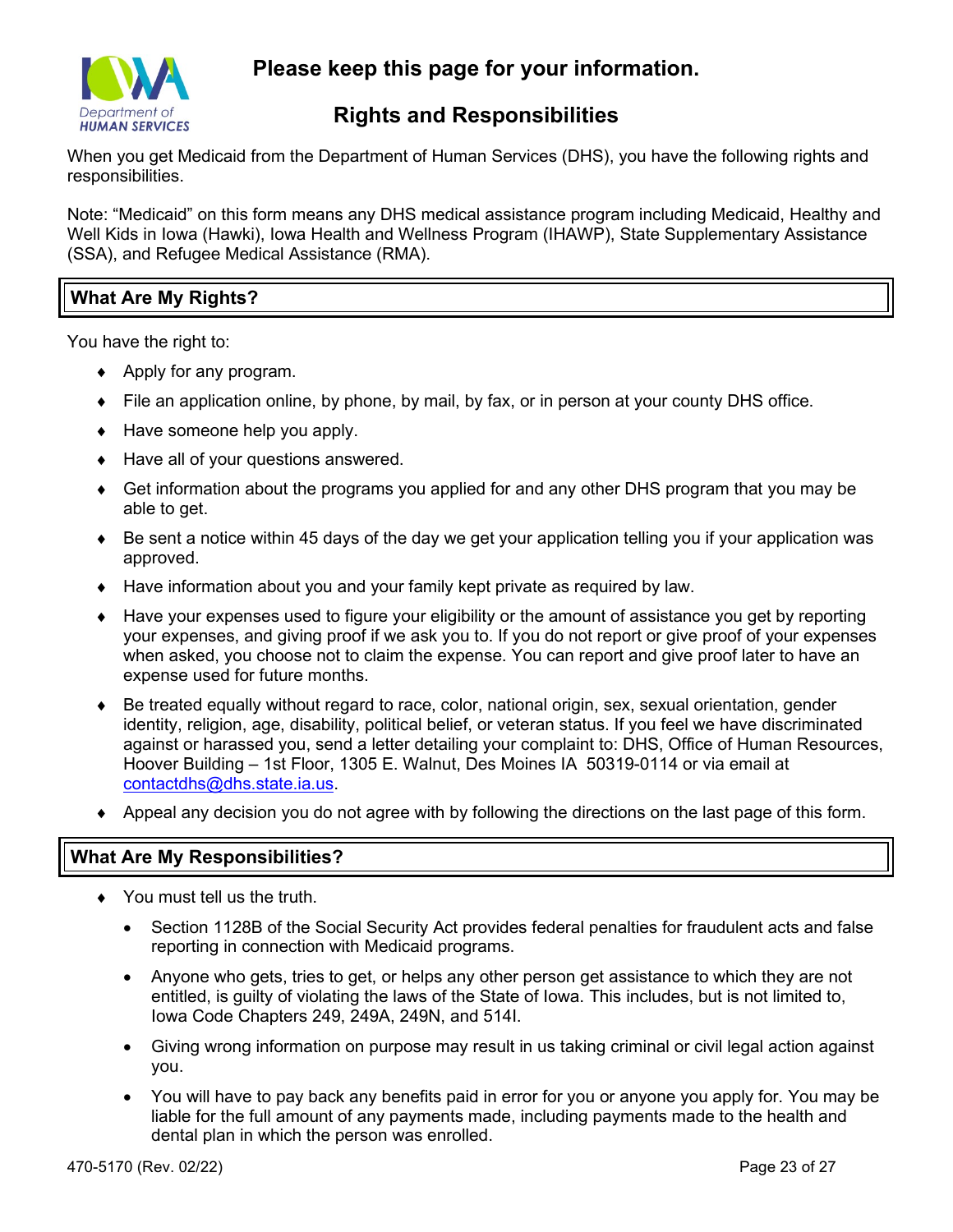# **Please keep this page for your information.**

- You must tell us within 10 days about any changes that may affect your eligibility. This includes changes such as:
	- Mailing or living address.
	- Starting or stopping a job or any other income (including lump sum payments, past due child support, inheritances, settlements, or cash medical support).
	- Someone moving in or out of your home.
	- Resources or assets, including getting an inheritance.
	- Changes in any other health insurance coverage (including employer-sponsored insurance, Medicare, etc.).
	- Filing an insurance claim or getting an attorney to recover bills paid by Medicaid.

### **To report a change:**

- Call 1-877-347-5678, or
- Email [IMCustomerSC@dhs.state.ia.us,](mailto:IMCustomerSC@dhs.state.ia.us) or
- Fax information to 1-877-238-0015.
- You must apply for and accept any other benefits and medical assistance coverage that you may be able to get.
- You must give us information and give us proof when we ask for it.
- You must fill out review forms when you are asked to.
- You must cooperate with Quality Control (QC) and the Department of Inspections and Appeals (DIA). They may contact other people or organizations to get proof of your information. By signing the application, you give permission to release confidential information to QC or DIA.
- If any child applying for or receiving Medicaid has a parent living outside the home, you must cooperate with the agency that collects medical support from an absent parent. If you think that cooperating to get medical support will harm you or your children, you can tell us and you may not have to cooperate.
- You must cooperate with the Health Insurance Premium Payment (HIPP) Program and enroll in a health plan through your employer, if we ask you to. Visit <https://dhs.iowa.gov/ime/members/medicaid-a-to-z/hipp> for explanation.
- You must agree to assign medical payments from a third party to the Medicaid agency for yourself and others who are eligible for Medicaid for whom you can legally assign benefits, cooperate in getting medical payments from third parties, give the Medicaid agency rights to pursue and get medical support from a spouse, and give the Medicaid agency rights to pursue and get money from other health insurance, legal settlements, or other third parties.
- If you get money from another person or an insurance company to pay your medical bills, you must give that money to DHS if Medicaid paid the bill. This will be used to repay bills that Medicaid paid for you.

# **This permission ends when your Medicaid stops.**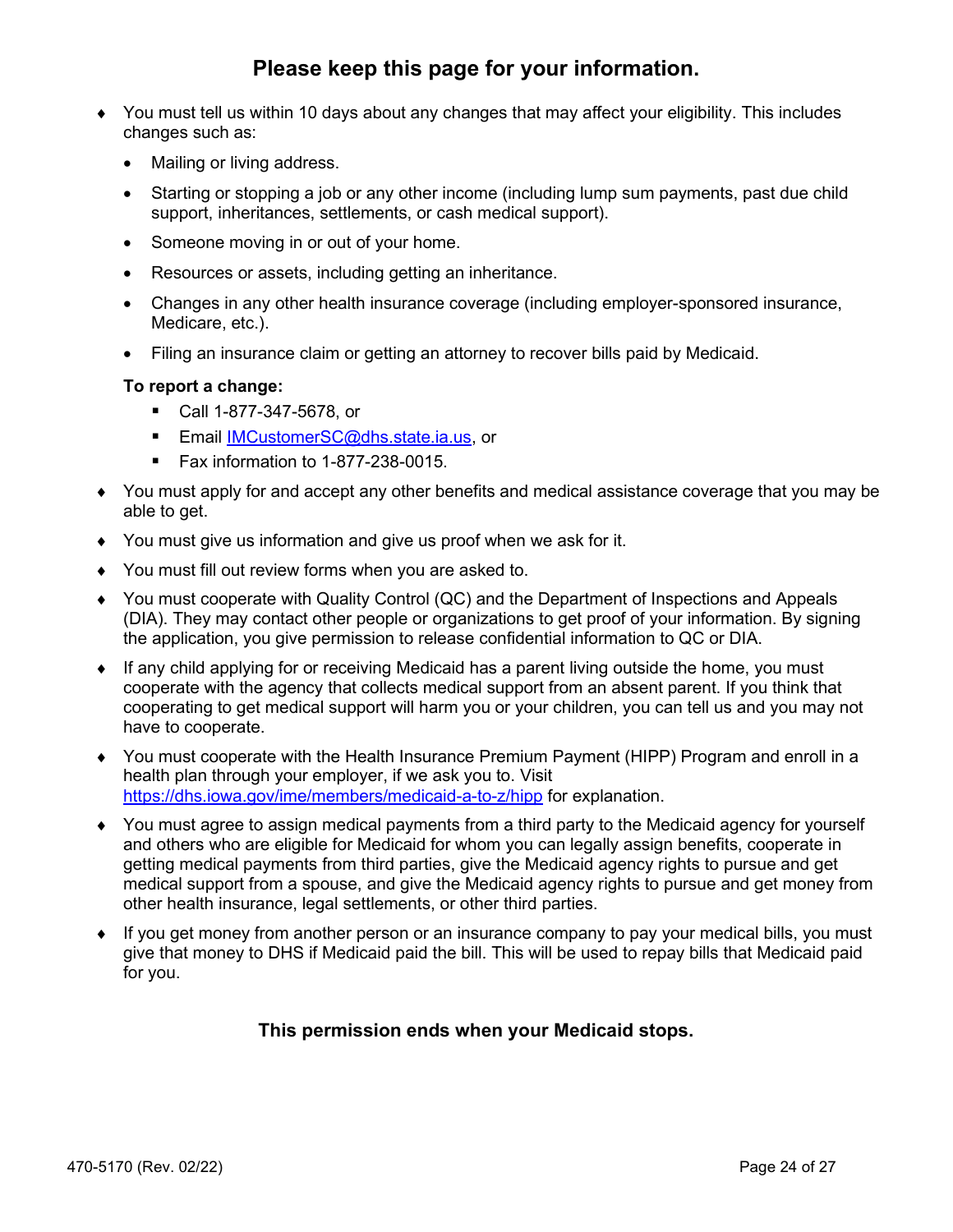# **Other Things You Need to Know**

- DHS will provide documents or claim forms describing the services paid by Medicaid upon your request or the request of an attorney acting on your behalf. Such documents may also be provided to a third party, when necessary, to establish the extent of the DHS's claim for reimbursement.
- If the State of Iowa was made the remainder beneficiary on an annuity in order for you to qualify for Medicaid payment of long-term care, the State of Iowa will get any benefits remaining in the annuity, up to the amount of the Medicaid benefits paid.
- If you become enrolled in a managed health care plan, you consent to disclosure of medical information, including any clinical mental health or substance abuse information, by your medical providers to the PCP, other managed care providers, or to the authorized administrative body contracted by the managed care provider to determine appropriateness, quality, or utilization of services you received while enrolled in managed health care. A medical certification from the Iowa Medicaid Enterprise (IME) is needed for certain medical programs. Payments on any future unpaid medical services will be paid directly to the doctors and medical suppliers under the Medicare Insurance Program (Medicare Part B).

### **We Check What You Tell Us**

The information you give us may be checked by federal, state, and local officials to make sure it is true. Things we might check include any listed person's: social security number, job and pay, bank account amount, immigration or alien status, and amounts received from other sources like Social Security or unemployment. If any information you give us is not correct, we may ask you to send us proof or we may deny or cancel your benefits.

We may check records from other states to see if any person in your household can get benefits in Iowa. This may be because a person was disqualified from a program in another state.

As part of the eligibility determination process, we may need to retrieve your information from sources like the Internal Revenue Service (IRS), Social Security Administration (SSA), the Department of Homeland Security, Asset Verification System (AVS), and the state Income and Eligibility Verification System. If something you told us is different from what the computer systems tells us, we will check to find out what is correct. We might check your information by contacting your employer, your bank, or other people. To do this kind of checking with your employer, bank, or other people, we will ask you first. Such information may affect your household's eligibility and level of benefits.

The authorization to use AVS database is in effect for as long as the Department is determining eligibility, the individual is a Medicaid recipient, or the applicant or recipient revokes the authorization. If refusal or revocation of the authorization is submitted, the Department may, on that basis, determine the applicant or recipient ineligible for medical assistance.

### **Information About Requiring a Social Security Number**

We can give help only to people who give us their social security number (SSN) or proof of application from the Social Security office, and we will deny assistance to the people for whom you do not give us a SSN. There are some exceptions to this. Please ask us if you have questions.

You don't have to give us the SSN for people in your household who you do not want help for, but you can choose to give us their SSN to speed up processing your case. We will use any SSN given to us in the same way we use the SSN of people getting assistance. As required by Section 1137(a)(1) of the Social Security Act and 42 CFR 435.910, we use SSNs to check income/eligibility/payments, determine a person's right to Medicaid, comply with federal law, and match records with other agencies.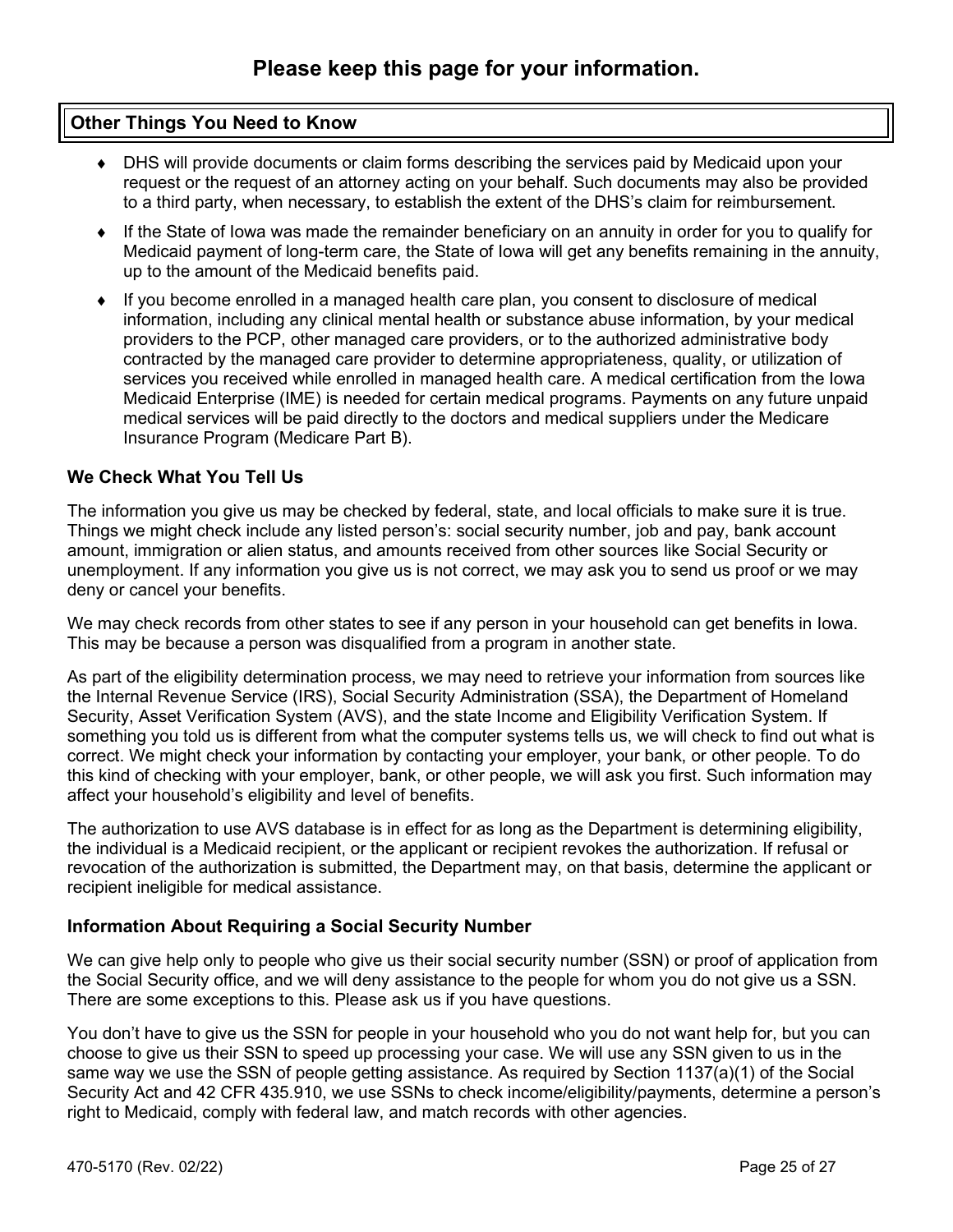# **Please keep this page for your information.**

### **Information About Immigration Status**

You can apply for part of your household even if some members do not have lawful immigration status. For example, parents who do not have lawful immigration status may apply for their children who are U.S. citizens or qualified aliens. You may need to give proof of immigration status or U.S. citizenship for each person in your household for whom you apply.

When you tell us a person applying has eligible immigration status, that person's immigration status is checked with the Department of Homeland Security, and this will require submission of certain information from your application or review form. Any information we get from the Department of Homeland Security may affect your household's eligibility and level of benefits. We will not contact the Department of Homeland Security about people you do not apply for. However, we may use their income and assets to see if the rest of the household can get help.

### **Information About Estate Recovery**

Federal law requires Iowa to have an estate recovery program. If you get Medicaid, you may be subject to estate recovery. This means any Medicaid funds used to pay for your healthcare, including the **full** monthly fee paid to a Managed Care Organization (MCO), including medical and dental, even if the plan did not pay for any services, will need to be paid back from your estate after your death. Estate recovery applies if you get Medicaid and are:

- ◆ Age 55 or older, or
- Are under age 55 and live in a medical facility and cannot reasonably be expected to return home.

For more information, call the Iowa Medicaid Estate Recovery Program at 1-877-463-7887 or go online to: <http://dhs.iowa.gov/sites/default/files/Comm123.pdf> (English) or <http://dhs.iowa.gov/sites/default/files/Comm123S.pdf> (Spanish).

### **By signing an application/review form, you give your permission for DHS to share:**

- Your medical and other health care records with federal and state officials.
- The status of your Medically Needy case, the amount of your spend down, and the bills used to meet your spend down with the provider whose bills are being used.
- The premium due date for Medicaid for Employed People with Disabilities (MEPD), IHAWP, DWP, and Hawki with your medical provider.
- The information on your application for Home- and Community-Based Services (HCBS) waivers with the chosen case management agency or with the Iowa Department of Public Health (IDPH) Brain Injury Services Program manager (for HCBS brain injury waiver applications).
- The filing date of your application with your nursing facility.

### **By signing an application/review form you:**

- Give permission for your medical provider to share your medical history with a PCP, other managed care providers, or the authorized administrative body contracted by the managed care provider to determine appropriateness, quality, or utilization of services you received while enrolled in managed health care.
- Give permission for your medical provider to share information with IME Medical Services Unit to certify a medical need for certain medical assistance programs or services.